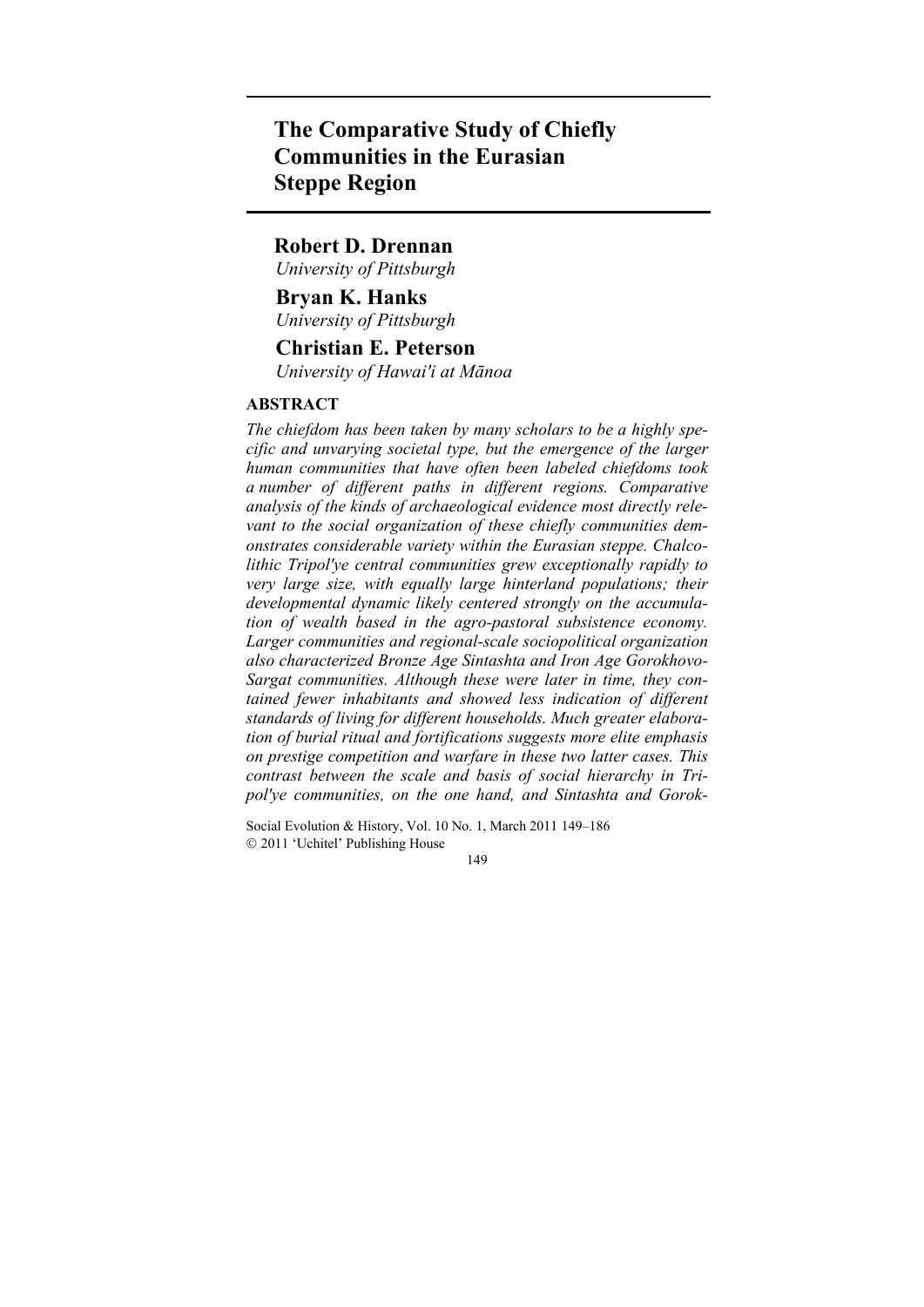150 Social Evolution & History / March 2011

*hovo-Sargat communities, on the other, does not match the way in which a greater dependence on specialized mobile herding sets Gorokhovo-Sargat subsistence and settlement systems apart from the other two.* 

In the comparative study of the earliest complex societies the notion of chiefdoms has been, quite literally, pivotal. The speculative social histories created entirely from ethnographic information by cultural evolutionary scholars like Service (1962) and Fried (1967) – and their intellectual ancestors Tylor (1865), Morgan (1877), and Spencer (1880–1897) – inspired archaeology to pivot from its antiquarian preoccupations to serious empirically grounded study of ancient social dynamics. The conceptual inadequacy for such purposes of delineating and mapping 'cultures' based on descriptions of ancient artifacts and features became apparent, and archaeologists pursued a myriad of new methodological approaches to figure out what ancient human societies were like. The result was an avalanche of new empirical archaeological information about how ancient humans organized their affairs (Drennan and Peterson n.d.), and this has led to important insights into such topics as early economies, the integration of larger communities, and the emergence of political institutions and leadership. Quite a lot of the data gathering was inspired by the desire to figure out whether the societies of some particular place and time were, say, tribes or chiefdoms. Not surprisingly, arguments soon developed over just which pigeon-hole to place a particular society in. At first this was very productive; it drove archaeologists back to the field to find out more about just how that society was organized. With time, however, these arguments became largely definitional – and centered on what is the 'correct' definition of societal types like the chiefdom. It has become increasingly clear that the problem lies, not with imprecise or misguided definitions, but rather with the whole typological exercise. A scheme like band – tribe – chiefdom – state is finally inadequate to the task of characterizing the human social variety represented in the archaeological record in meaningful and useful ways – not because the types have not been properly defined, but because our empirical knowledge of the human past has simply outgrown the conceptual tools that initially enabled our knowledge to grow.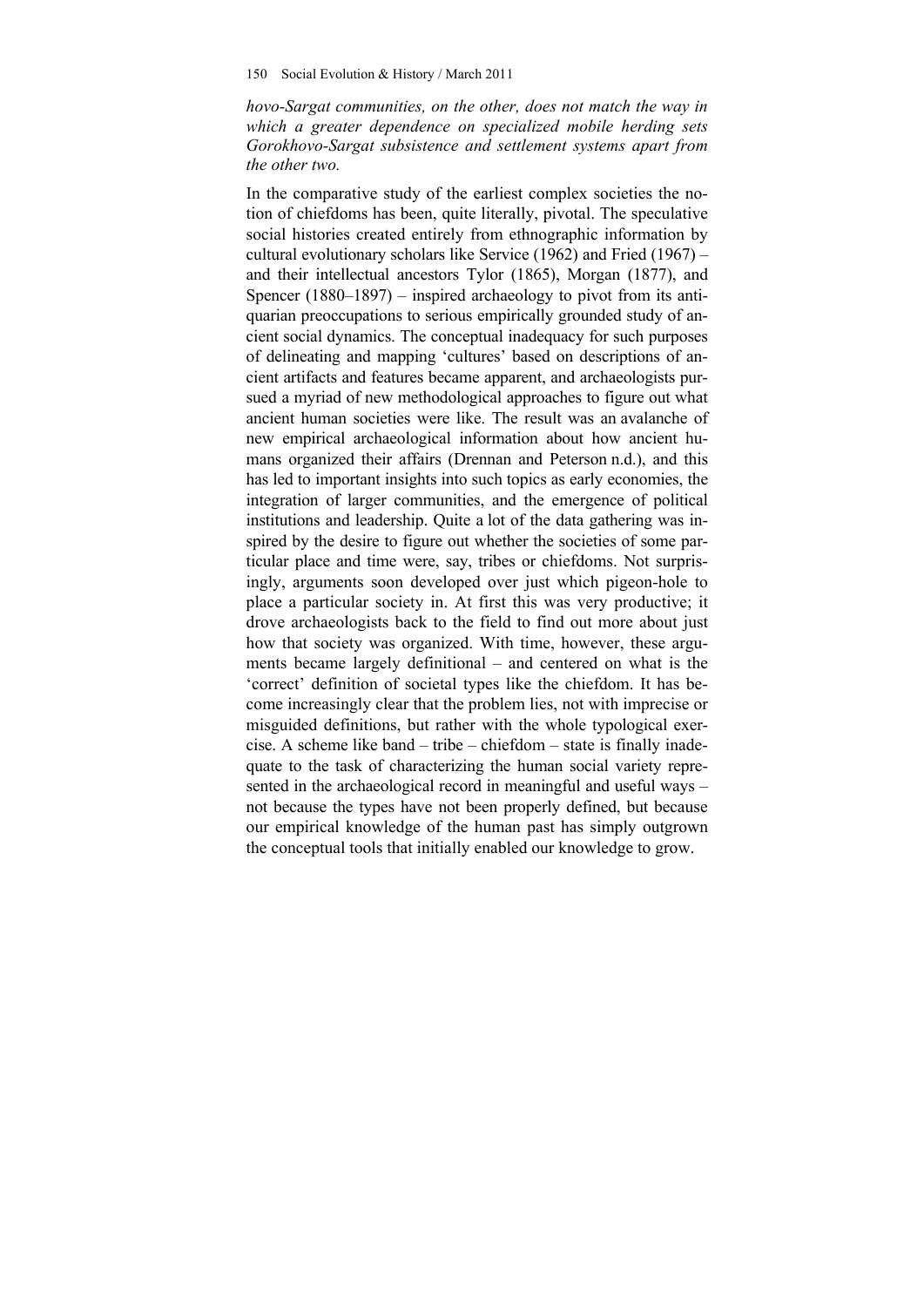Some have advocated abandoning the notion of chiefdoms, along with all the rest of the cultural evolutionary intellectual baggage. We share with these scholars the view that evolutionary pigeon-holing is an exceedingly blunt instrument. We observe, however, that jettisoning concepts like the chiefdom has not led to the development of new and more adequate tools that make the broad sweep of social evolution more comprehensible. More often it has led to a particularism that is the enemy of a fuller understanding of human history. It seems more productive to allow (or even help) concepts like chiefdom to evolve.

It is no longer speculation but firmly established archaeological knowledge that quite small-scale societies (numbering in the hundreds of people at the most and organized around face-toface interactions and personal relationships) have been transformed into much larger scale social formations (numbering in the thousands or tens of thousands of people and necessarily with new organizational mechanisms). This has happened repeatedly in human history in innumerable regions all around the world. The result of the process is a highly varied array of larger human communities and ways of organizing them. Usually, although not always, these larger communities are supra-local in character. Usually, although not always, their forms of organization are hierarchical. Such hierarchy is sometimes only weakly developed, sometimes very strong. The patterns of both more hierarchical and not so hierarchical social interaction that emerge are highly varied in character. The transformation can be viewed from two complementary perspectives. On the one hand, a human community whose demographic scale grows to exceed the organizational capacity of personal relationships in face-to-face interaction must develop more potent means of organization. Otherwise it will fragment. The new forms of organization can in this sense be seen as a 'solution' to a 'problem'. At the same time an increasing demographic scale of human interaction creates a social matrix in which actors can pursue the same, as well as new, aims in new ways and at new scales. Studying this social transformation in global comparative perspective offers remarkable opportunities to understand the origins and development of many of the social institutions and patterns that continue to be fundamental to social life for most of the world's population today.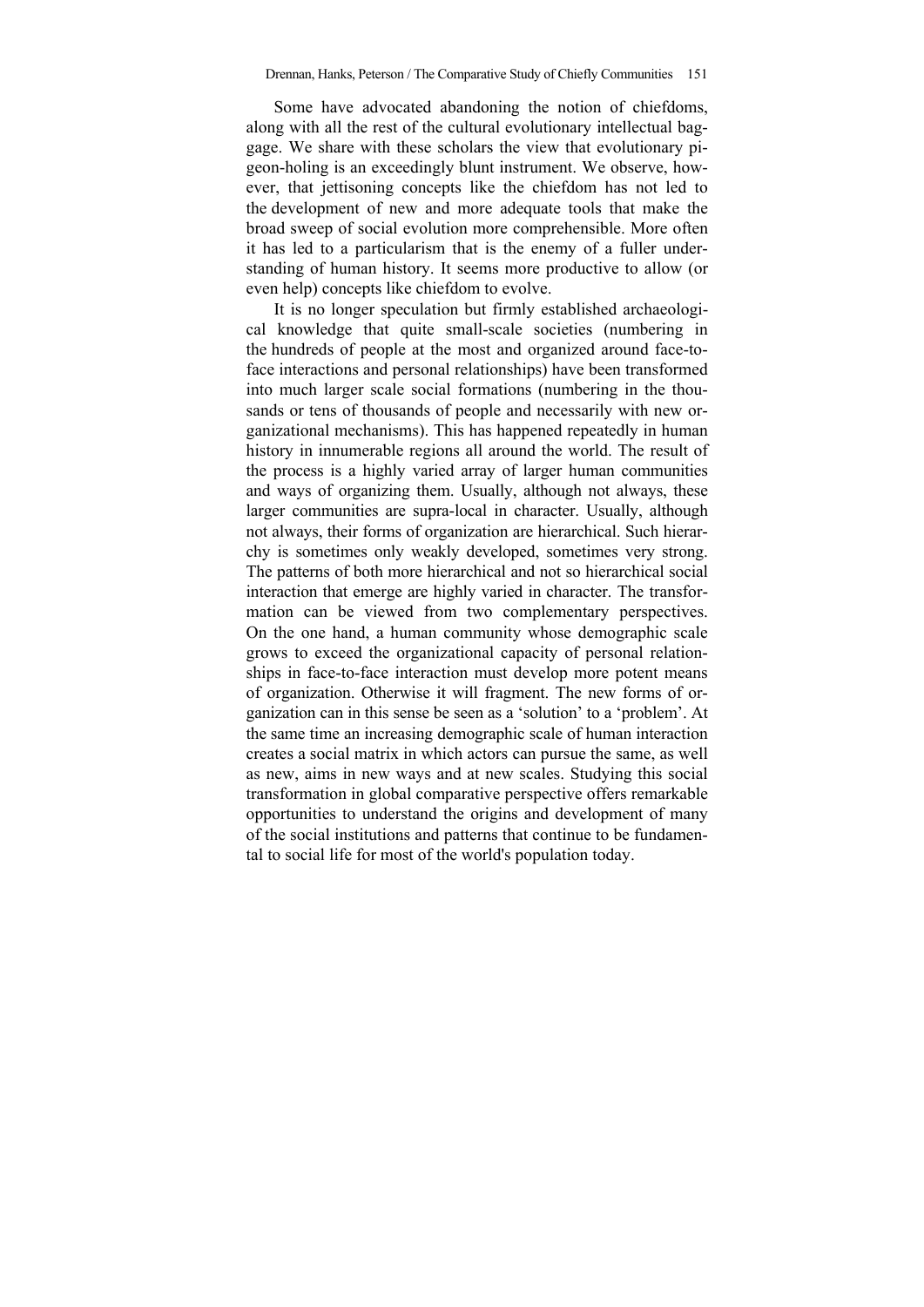If we want to pursue the comparative study of this transformation we have to be able to talk about it. Some label for the set of societies we want to compare is needed. Many of these societies are ones that Service (1962) did (or would have) labeled chiefdoms, and the transformation we are concerned with is essentially the one that Service labeled the emergence of the chiefdom. True, Service did not conceive of the transformation in quite this way, and his work certainly did not recognize the highly varied forms that the emergent social organizations can take. But, instead of discarding the mid-twentieth-century typological straightjacket of chiefdom, we can alter it so as to create a more comfortable garment to clothe a larger and considerably more heterogeneous array of social bodies. The word 'chiefdom', used in this way, no longer refers really to a societal type but rather to a *process*. The trajectories of societies growing beyond small-scale local groups organized around personal relationships are the ones we want to compare. We refer to this investigation as the comparative study of chiefdoms, and whether any particular social trajectory belongs in this comparative set or not is a non-issue. If putting it into the comparison turns out to be enlightening about the nature of the transformation of small-scale local societies into something larger and more complex, then it belongs. The only way to find out is to put it in and see where the comparison leads. In this spirit we here attempt to put three Eurasian steppe social trajectories into this comparative frame. We make no assumptions about how these trajectories may be similar to or different from other trajectories where larger and more complex social formations emerged. The point is to investigate just what those similarities and differences may be.

Investigation of the variation in trajectories of chiefdom emergence can provide a major foothold for our efforts to understand better the dynamics of this social transformation, but it requires good conceptual tools – not for stating what chiefdoms, generally, are like, but for characterizing relevant ways in which they vary. This is precisely the task that a number of scholars have been up to – both those who advocate abandoning the chiefdom concept and those who advocate building on it. This effort has produced a number of additional constructs, fundamentally typological, and usually dichotomous: simple *versus* complex chiefdoms, heterarchy in contrast to hierarchy, self-organizing systems as opposed to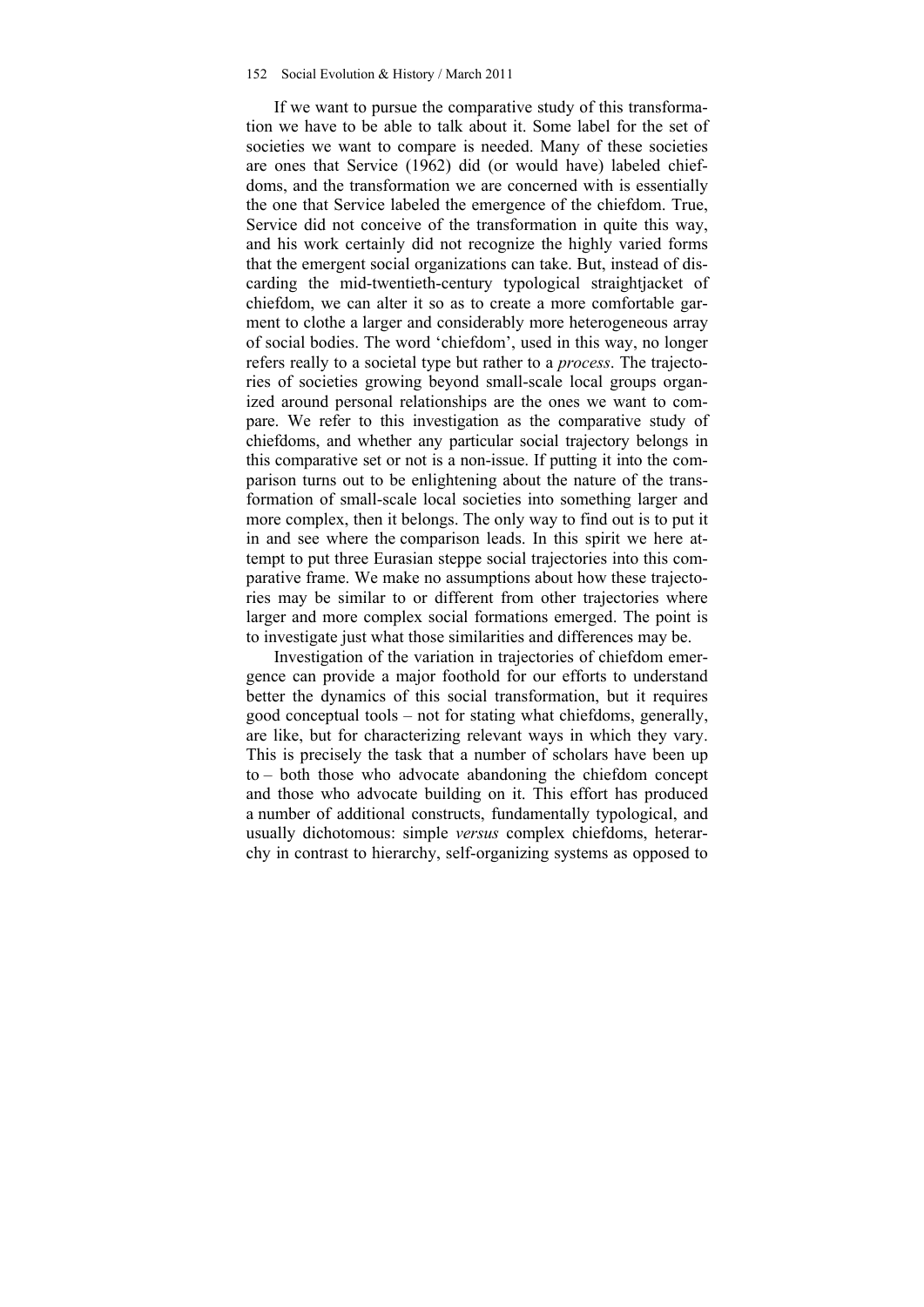ones organized by elites, staple finance *versus* wealth finance, corporate *versus* network modes of organization, and more. Here we take a different tack by delineating several important dimensions or axes of variation – all scalar rather than typological. These 'data threads' have been discussed in more detail elsewhere (Drennan and Peterson n.d.). All are amenable to quantitative characterization and comparison by applying the same analyses to the same kinds of archaeological data from different trajectories (Drennan and Peterson n.d.; Drennan, Peterson, and Fox 2010), although the approach we take here is more approximate and more reliant on the social reconstructions arrived at by different investigators in different regions.

The data threads identified by Drennan and Peterson (n.d.) for characterizing different kinds of variation in chiefdom trajectories include the following:

 *Local community structure.* Such characteristics of small local communities as size, compactness, and mobility. The stereotypical local social community of chiefdoms is what we often call 'the Neolithic village', but these can actually vary considerably in population and degree of compactness. They can be absent entirely in settlement distributions consisting of scattered farmsteads, and, of special relevance to the Eurasian steppe, the small local community can be highly mobile.

 *Supra-local community scale.* The prototypical early chiefly polity consists of a regional-scale community encompassing multiple villages or hamlets clustered around a larger central settlement. This supra-local community is the entity that can grow to a demographic scale beyond that which can be organized by personal relationships in face-to-face interaction. Such supra-local community growth is the phenomenon at the heart of chiefdom emergence, as we use the notion here. The chiefly polities that emerge can vary substantially in demographic and spatial scale. An archaeological culture in the Eurasian steppe is a vastly larger entity than an early chiefly polity or supra-local community. To say it another way, there are many separate supra-local chiefly communities within any one archaeological culture.

 *Supra-local community centralization.* The settlement clusters by which we recognize early chiefly polities are sometimes very strongly centralized, with all settlement tightly clustered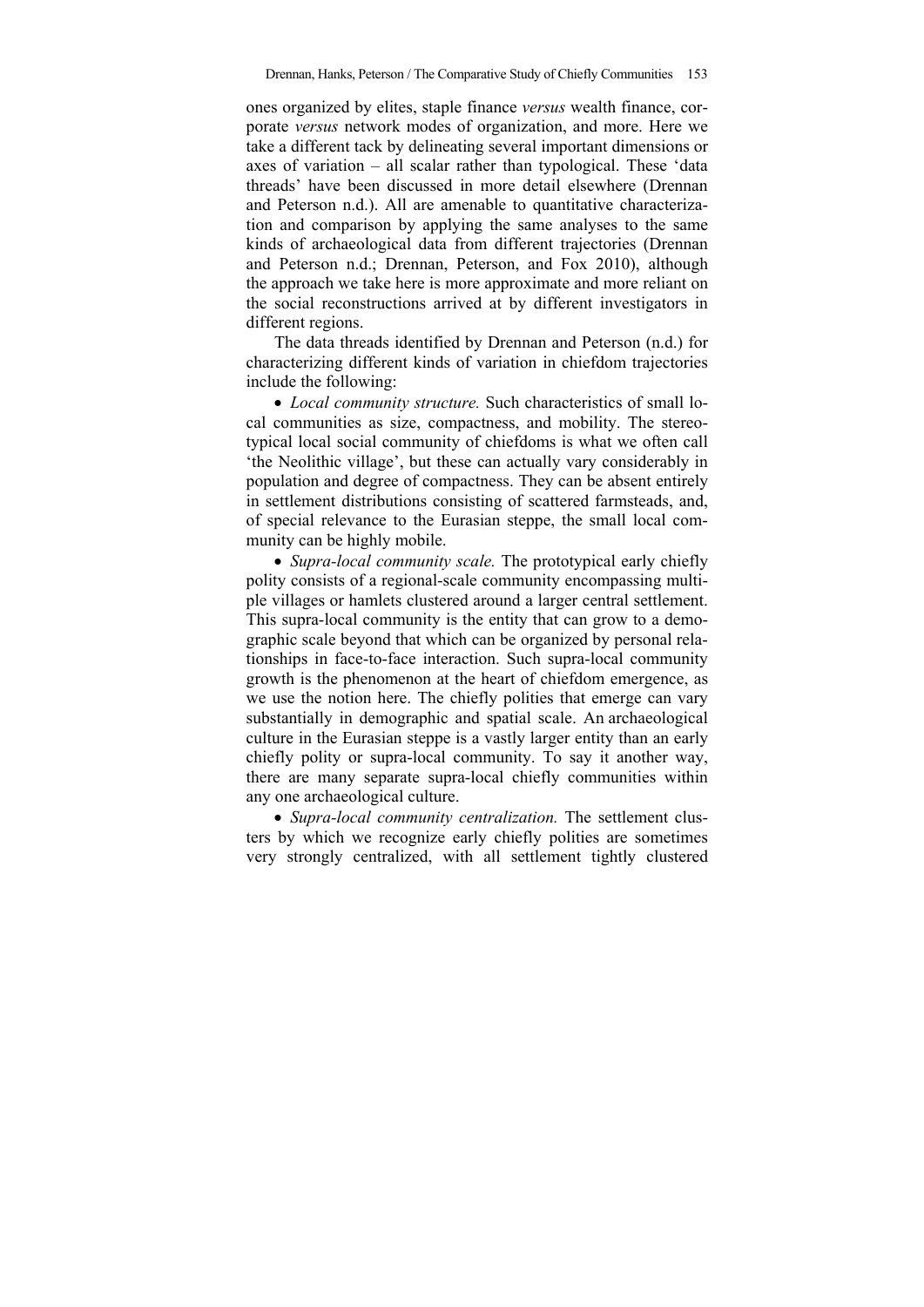around a larger central local community; sometimes much more dispersed. This presumably has to do with the nature and intensity of the centralized interaction patterns which are ultimately responsible for the centripetal forces that pull the clusters together.

• *Demographic density*. The number of inhabitants per  $km^2$ across a large region of multiple chiefly polities also varies substantially, with implications for both subsistence and interaction patterns.

 *Public works investment.* Constructions of monumental scale have long been among the most obvious archaeological hallmarks of complex sociopolitical integration. The labour investment in such constructions varies widely in early chiefdoms. For the Eurasian steppe, both burials and fortifications have been mentioned in this connection.

 *Tax rate.* Considering the total estimated construction effort required for public works, together with the available labour force in a chiefly polity and the length of time over which construction was spread, makes it possible to assess how heavy a burden such labour investment placed on a community's population.

 *Conflict.* Conflict and warfare have been placed by many scholars in a fundamental developmental role, but their nature and intensity may also vary substantially from one early chiefdom trajectory to another and from one period to another within a single trajectory.

 *Wealth differentiation.* Differences between families with regard to the standard of living they enjoy may be large, small, or negligible. Burials are the kind of evidence most often used for addressing such wealth differentials, but the architectural, artifactual, and ecofactual remains of individual households are much more relevant.

 *Ritual differentiation.* The nature and intensity of participation in ritual and ceremony may also vary between families. Differences in the ritual artifacts, features, and facilities associated with different households may be so strong that some families are identifiable as ritual specialists. Even if ritual and wealth differentiation are both strongly present in a particular community, they may or may not be correlated. That is, the ritual specialists may or may not belong to the wealthy families.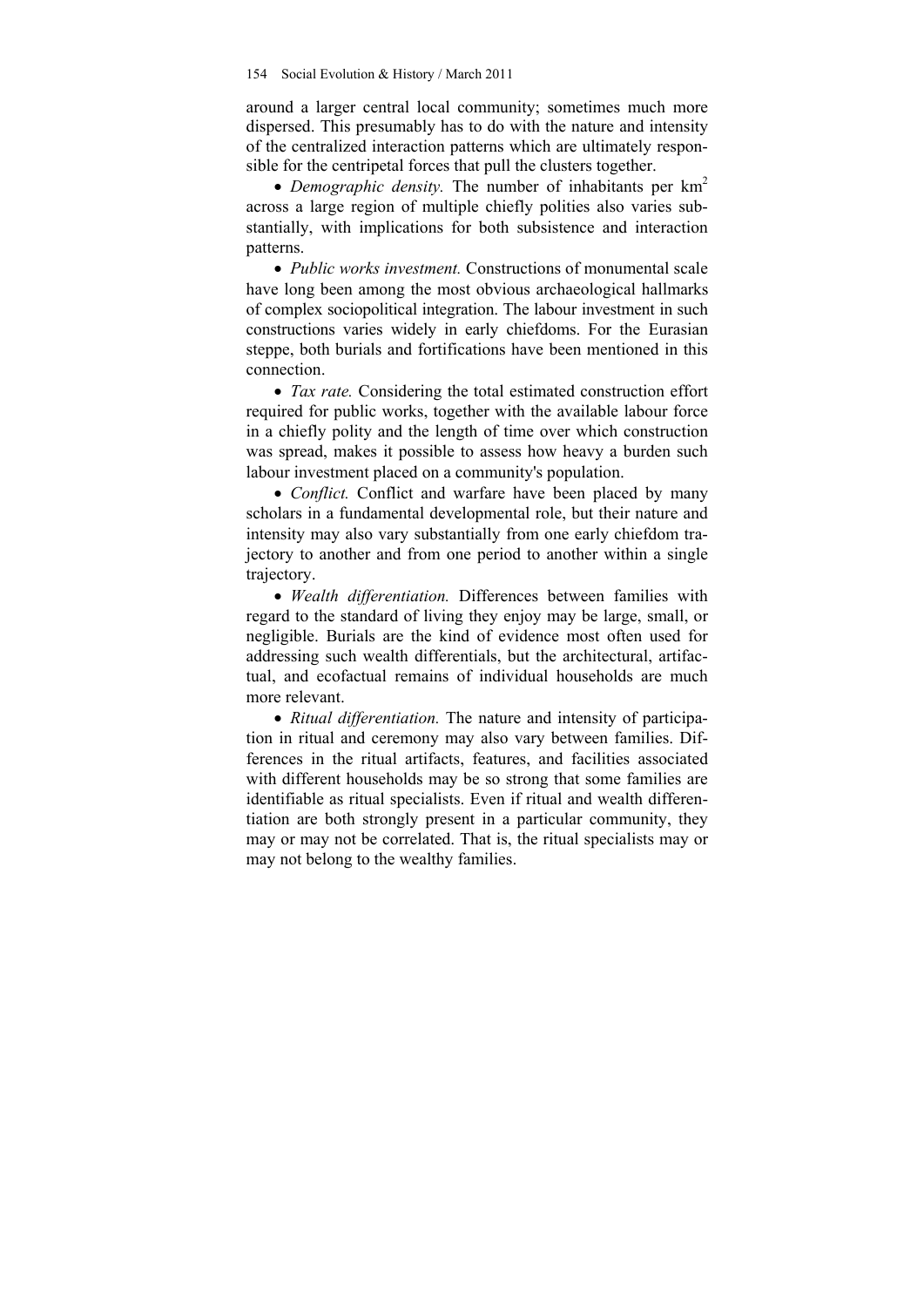*Prestige differentiation.* Yet a third kind of social differentiation between families may involve social prestige as distinct from wealth, standard of living, or ritual participation. In many modern societies, for example, some professions are highly prestigious even though they are less well-paid than others that pay well but earn their practitioners little respect.

 *Productive differentiation.* Craft or subsistence specialization is often associated with chiefdoms, although the archaeological evidence from features and artifacts associated with specialized production makes it clear that in some chiefly communities this is only very slightly developed.

A number of additional data threads are easy to imagine. The list above is not intended to be exhaustive. It is also emphatically *not* a checklist of social features whose presence indicates a chiefdom. It is a list of different ways in which chiefdoms (as the notion is used here) may vary. Some societies transcend a purely local scale of social organization dramatically and rapidly while others creep over this threshold slowly and slightly. In one chiefdom wealth differentiation may be quite strong and ritual differentiation not detectable at all, whereas the reverse may be true in another chiefdom. Our intention here, then, is to look at three trajectories of chiefdom development in the Eurasian steppe in terms of their similarities and differences along these axes.

## **CHALCOLITHIC TRIPOL'YE COMMUNITIES (4500–3500 BC)**

Our first case study focuses on one of the most significant demographic developments known from the prehistoric Eurasian steppe and forest-steppe regions – that of the Cucuteni-Tripol'ye culture. The communities that comprised this culture appeared by the second quarter of the fifth millennium BC with the later, larger Tripol'ye C1 nucleated settlements emerging initially by the early to middle fourth millennium BC. The largest settlements were occupied over an approximately 500 to 700 year period (Kohl 2007: 39–42). The two largest settlements, Majdanetskoe and Tal'janki, encompass 270 ha and 400 ha respectively and are comparable in size to some of the earliest cities in Mesopotamia and the Near East (Videjko 1995: 47). Regional study indicates a three-tiered settlement hierarchy composed of large (100–400 ha), medium (20–60 ha) and small (2–10 ha) settlements. As Videjko notes (1995: 66–69), there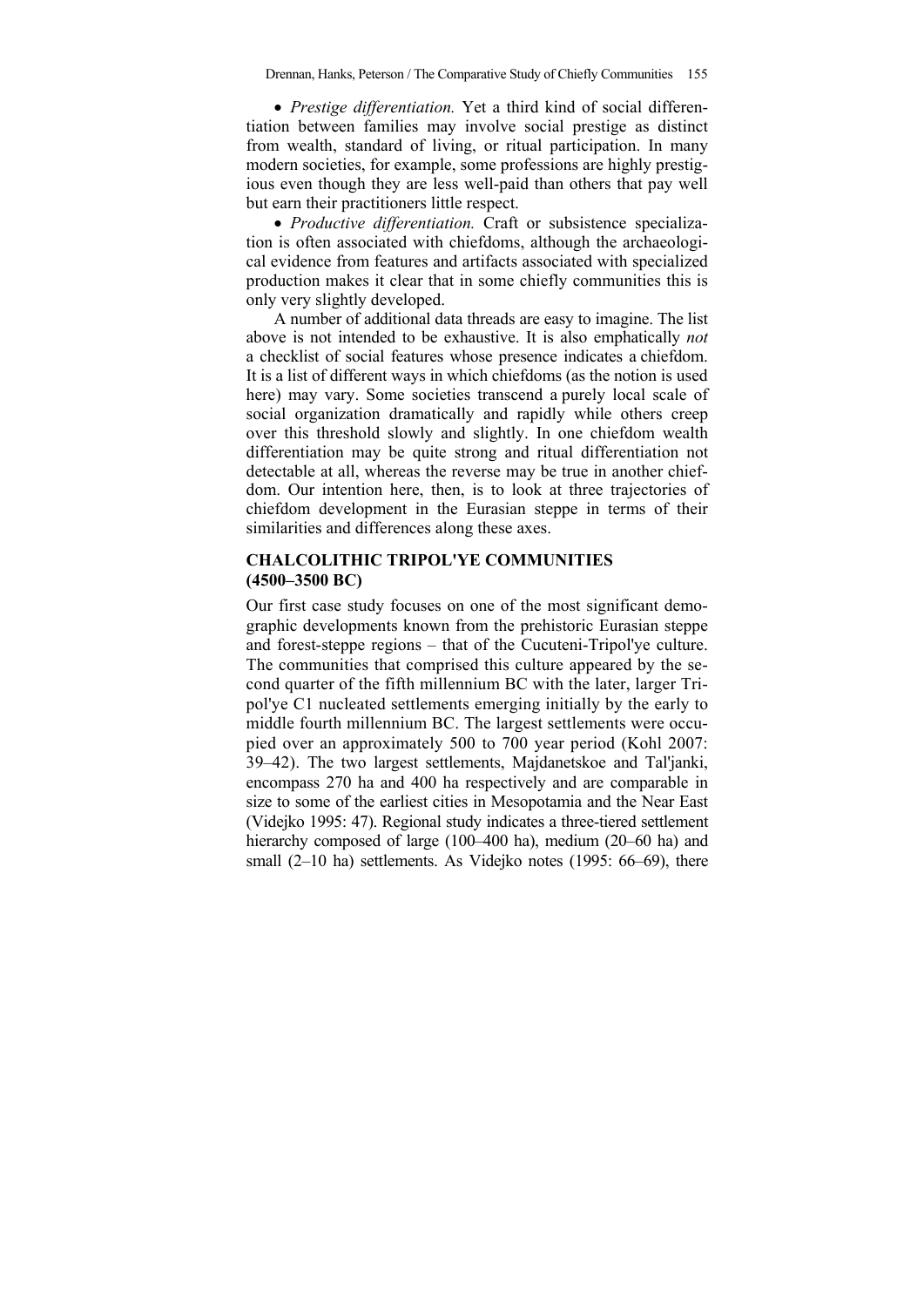are usually one to two of the intermediate level settlements and/or two to three of the smaller settlements situated within 3–10 km of the largest settlements.

Population estimates for Tripol'ye communities have been based on 5–7 persons per household with specific clusters of up to 20 households identifiable within the settlements. A population estimate of 15,000 people has been suggested for the Tal'janki settlement, which contained an estimated 2,700 houses in total. If extending beyond this large nucleated settlement to include the populations of the additional settlements within its hinterland territory (as noted above), an estimate of 30,000 is possible (Kohl 2007: 44; Videjko 1995: 72).

The large populations estimated for Tripol'ye communities were supported by a well-established agro-pastoralist economy – stemming from the earlier diffusion of animal and plant domesticates into southern Europe in the Neolithic, Tripol'ye subsistence was based on a variety of cereals (buckwheat, millet, einkorn, bread wheat, naked and hulled barley), lentils, vetch and peas (Dolukhanov 2002: 17). Some sites also contain evidence for plums and wild and domesticated grapes. Domesticated animals included cattle (meat, dairy and traction), pigs, sheep and goats. Hunting and fishing were also practiced but appear to have been a supplemental subsistence activity stretching back to earlier traditions of the Mesolithic and Early Neolithic (Masson and Merpert 1982).

The emergence of the large-scale Tripol'ye settlements and their associated populations represents a substantial shift in the regional nucleation and distribution of Chalcolithic populations in the north Pontic zone. Settlement hierarchies also suggest a more structured pattern of 'centre-hinterland' relationships and integration of supralocal community organization and labour. Nevertheless, the actual forms of social organization and political authority connected with Tripol'ye settlements have been difficult to establish and associated cemeteries for these communities are unknown.

Connections with other steppe groups, such as the Skelya culture to the southeast, have been argued to reflect a broader interregional prestige-goods economy – one that linked the north Pontic steppe with the Balkan-Danubian region and Chernykh's Carpatho-Balkan Metallurgical Province of trade and interaction (Chernykh 1992; Rassamakin 1999: 111). Interestingly, the lack of Tripol'ye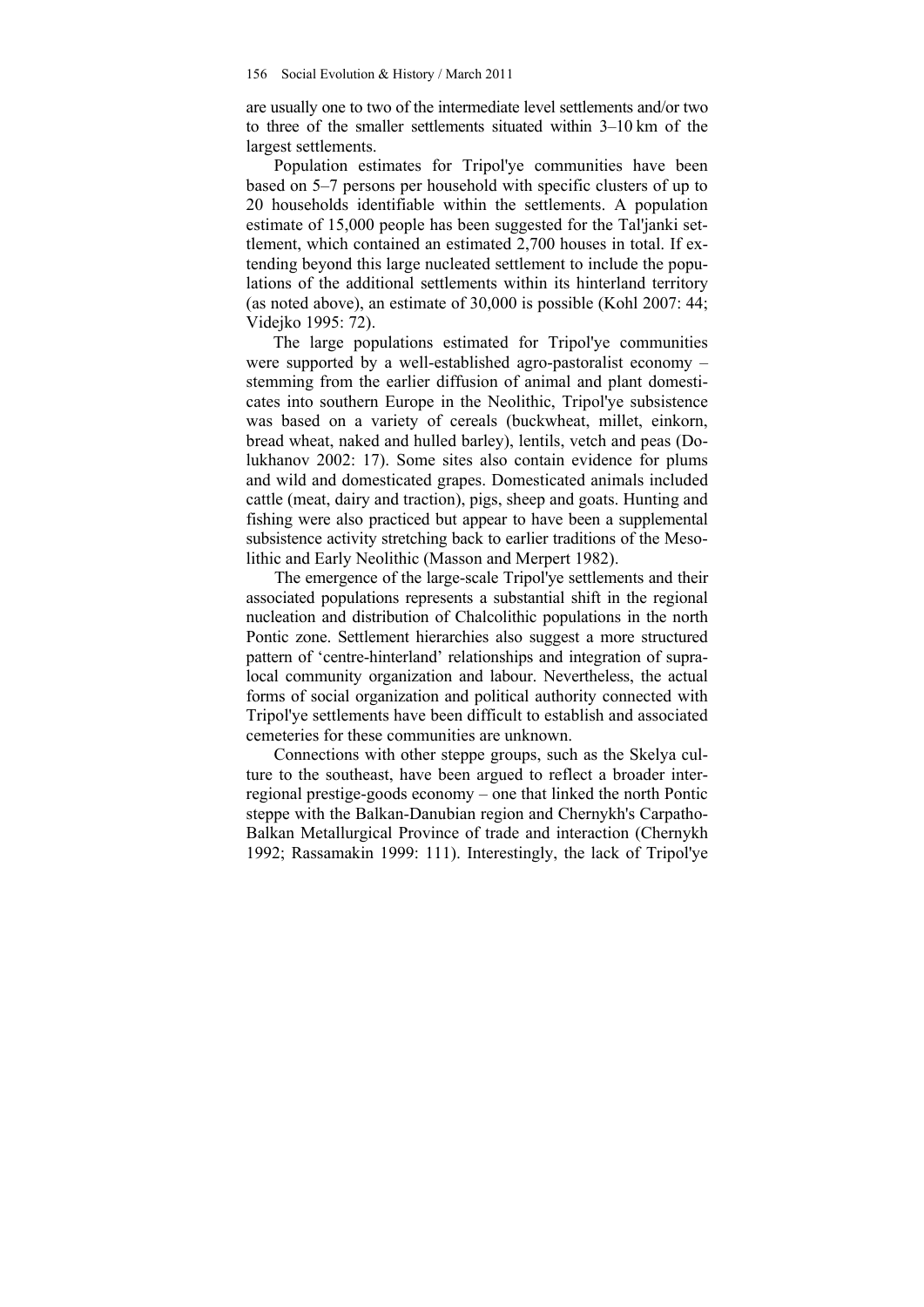mortuary evidence for differentiation stands in stark contrast to what has been identified among other Chalcolithic societies in these regions. For example, the contemporaneous Varna cemetery (Bulgaria), with its large accumulation of gold and copper artifacts, appears to represent the pinnacle of individual wealth or prestige for this period as represented through the deposit of valuable grave goods (Renfrew 1978). Skelya culture burials, located just at the periphery of the Tripol'ye region, also have yielded elite burials with flint javelin tips, stone axe-adzes and some of the only copper and gold objects known in the north Pontic steppe zone at this time (Rassamakin 1999: 79). Scholars have conceptualized the relationship between Skelya and Tripol'ye communities as a fairly symmetrical exchange wherein Skelya groups traded for worked flint, fine painted pottery and metal objects produced at Tripol'ye settlements. Typological and spectral analyses have indicated that metalworking was a feature of the Tripol'ye culture and that raw copper for this was likely coming from the Balkans region (Chernykh 1992: 39). The Skelya culture played a key role in this broader exchange system by facilitating the movement of raw materials and acting as consumers of prestige items produced in the Balkans and by local Tripol'ye communities. In fact, stone, metal and ceramic prestige goods can be found distributed across the steppe zone in burials from the Don River to the Volga and the Kuban – pre-Caucasus region, reflecting the scale of inter-regional exchange that developed at this time. Tripol'ye burial evidence, then, contrasts with its contemporaries because exotic prestige items are not conspicuously represented.

Tripol'ye communities have been understood largely from the excavation and interpretation of settlement and household patterning. Remote sensing and excavation of Tripol'ye settlements have indicated that house sizes fall into two categories, with a little over 80 % ranging from  $60-120$  m<sup>2</sup> and approximately 10 % ranging from 270–400 m<sup>2</sup> (although some houses are believed to have been two-story structures) (Videjko 1995). Other large structures, such as the  $336 \text{ m}^2$  'M' complex at Majdanetskoe, are more elaborately decorated (painted wall plastering) and are believed to be communal or 'public' structures. In general, however, public or private ritual activities are difficult to discern with any degree of regularity. Fragmented human remains and caches of prestige objects, in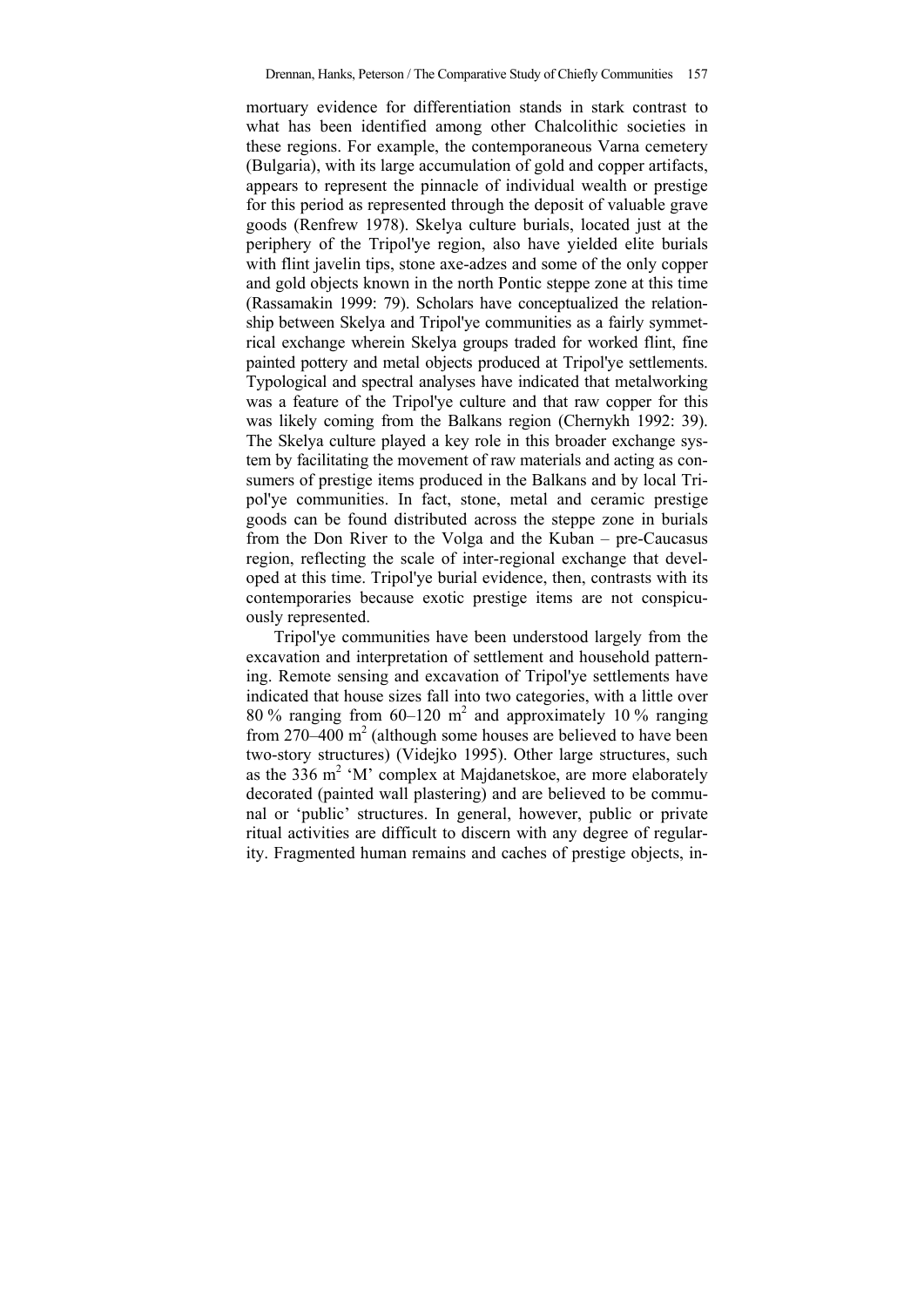cluding ceramic figurines, are commonly recovered from pits at most sites but the nature of ritual does not appear to have been highly formalized, and significant community labour or participation is not represented. Remote sensing also has revealed large areas of open space within the settlements, and it has been suggested that these zones may have been important for the containment and protection of livestock, particularly cattle.

Evidence of craft specialization in Tripol'ye communities includes increasingly standardized pottery vessels; flint knapping (bifacial blades of 20 cm in length), metal smithing and even possibly weaving are indicated from recovered artifact inventories (Kohl 2007: 49; Videjko 1995: 71–72; see Monah and Monah 1997: 71 for weaving). Craft specialization appears to have developed both within individual settlements and between settlements. This is reflected in the clustering of houses and/or workshops in settlements such as Polivanov Yar on the Dniester River, which was located near a high quality flint outcrop, and at Varvarovka VIII where eight buildings were connected with ceramic production (Anthony 2007: 281, 493; Ellis 1984). Sites such as these show increasing development of craft production from the earlier Tripol'ye B1 period through to Tripol'ye C1/C2.

The decline and collapse of late Tripol'ye communities in the late fourth millennium BC ultimately led to the region being populated by much smaller more mobile pastoralist groups whereby a strong dependency on agriculture declined. This substantial transition relates not only to the collapse of Tripol'ye communities but also a general downward trend in social complexity, large-scale settlements and inter-regional trade within the north Pontic steppes and the Carpatho-Balkan region. These developments have been connected with a number of theories – ranging from invading mounted warrior nomads, on the one hand (Gimbutas 1973), to climate induced stress, on the other (Todorova 1995). Gimbutas' model has been overturned in recent years and scholars have become much more attracted to the climate shift – environmental collapse model. Kohl (2007: 52) recently reviewed the evidence for this and suggested that because of the increasing demographic scale of Tripol'ye communities the environmental impact of these groups on their local environments would have been severe including: deforestation for settlement (re)construction, soil depletion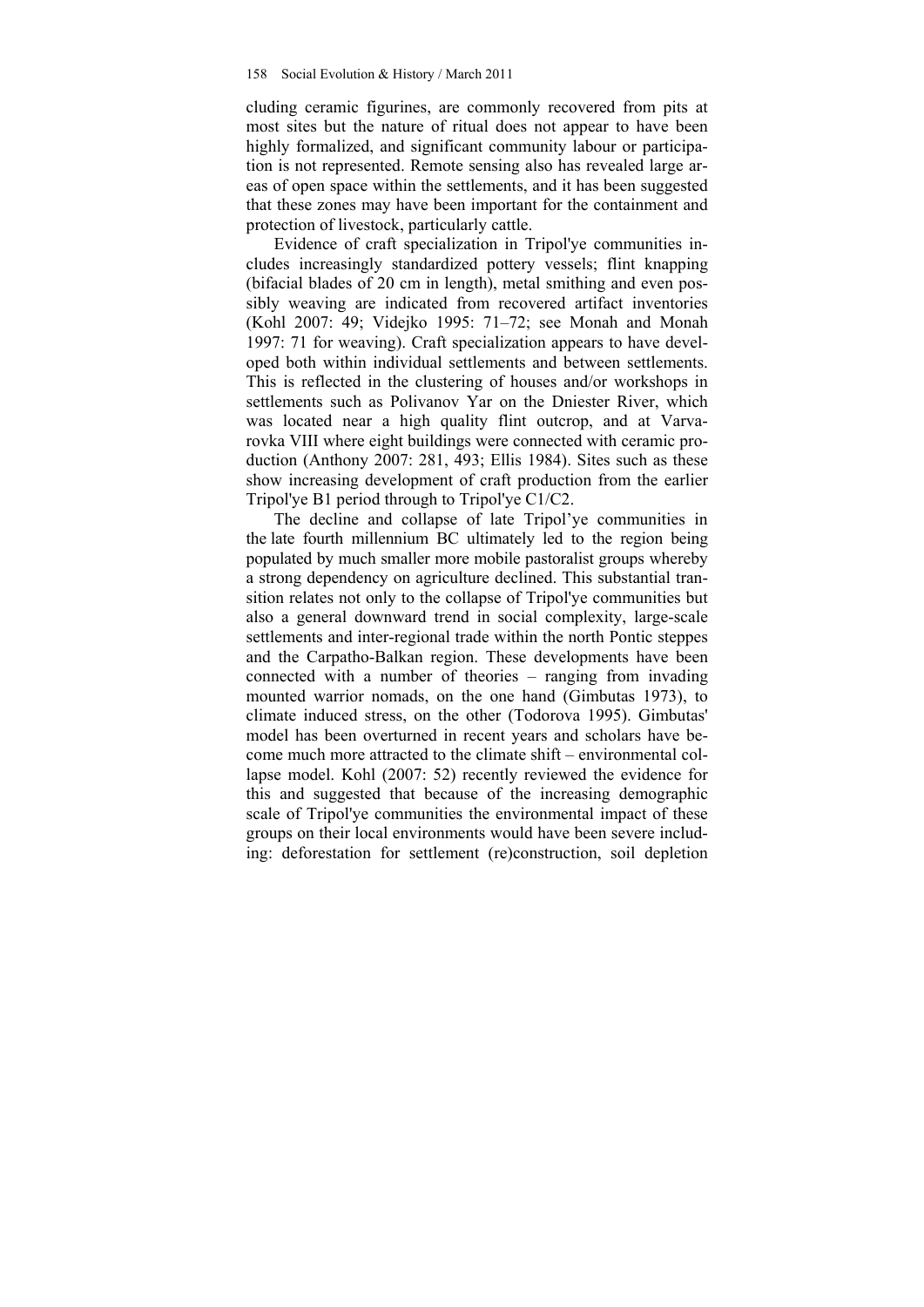through the shifting of fields or a swidden-form of agriculture, and extensive herding of cattle and pigs. Such practices would have made Tripol'ye communities, and their local catchment zones, particularly sensitive to prolonged climate shifts such as droughts.

#### **Discussion**

Tripol'ye local community structure fits handily into the Neolithic village prototype for early chiefdoms. These were permanent yearround settlements relying heavily on domesticated plants and animals – just the kind of local community we have long been accustomed to imagine as the basis for chiefly organization. The populations of these villages ranged from as low as perhaps 100 up to a few hundred, a fairly normal size range for the agricultural village communities often found in chiefly polities elsewhere. Once the pattern of nucleated villages appeared, there was a lag of only about 250 years before some of these local communities grew substantially larger, forming the intermediate and upper tiers of the suggested settlement hierarchy. These larger communities were extremely large (as compared to chiefly central places around the world), and their growth was extremely rapid (again, as compared to chiefly central places around the world).

Supra-local communities, each encompassing a major centre and a cluster of intermediate and small settlements, are also very much at the high end of the scale for early chiefdoms – both in terms of overall demographic scale and in terms of centralization (the extent to which population in the regional cluster was drawn to the central community). Information that can only come from systematic regional-scale settlement study is needed to make these broad comparative statements more precise, and to even approximate overall regional population density. From the estimates currently available, though, it is clear that the emergence of Tripol'ye supra-local communities represents a transition from small-scale social organization based on face-to-face personal relationships to more formally structured organization at a substantially larger demographic scale. In comparative perspective, the extent of the demographic growth of the social formation was especially dramatic, and it occurred very rapidly.

Public works construction is not a conspicuous feature of the Tripol'ye archaeological record. Large tomb structures and sub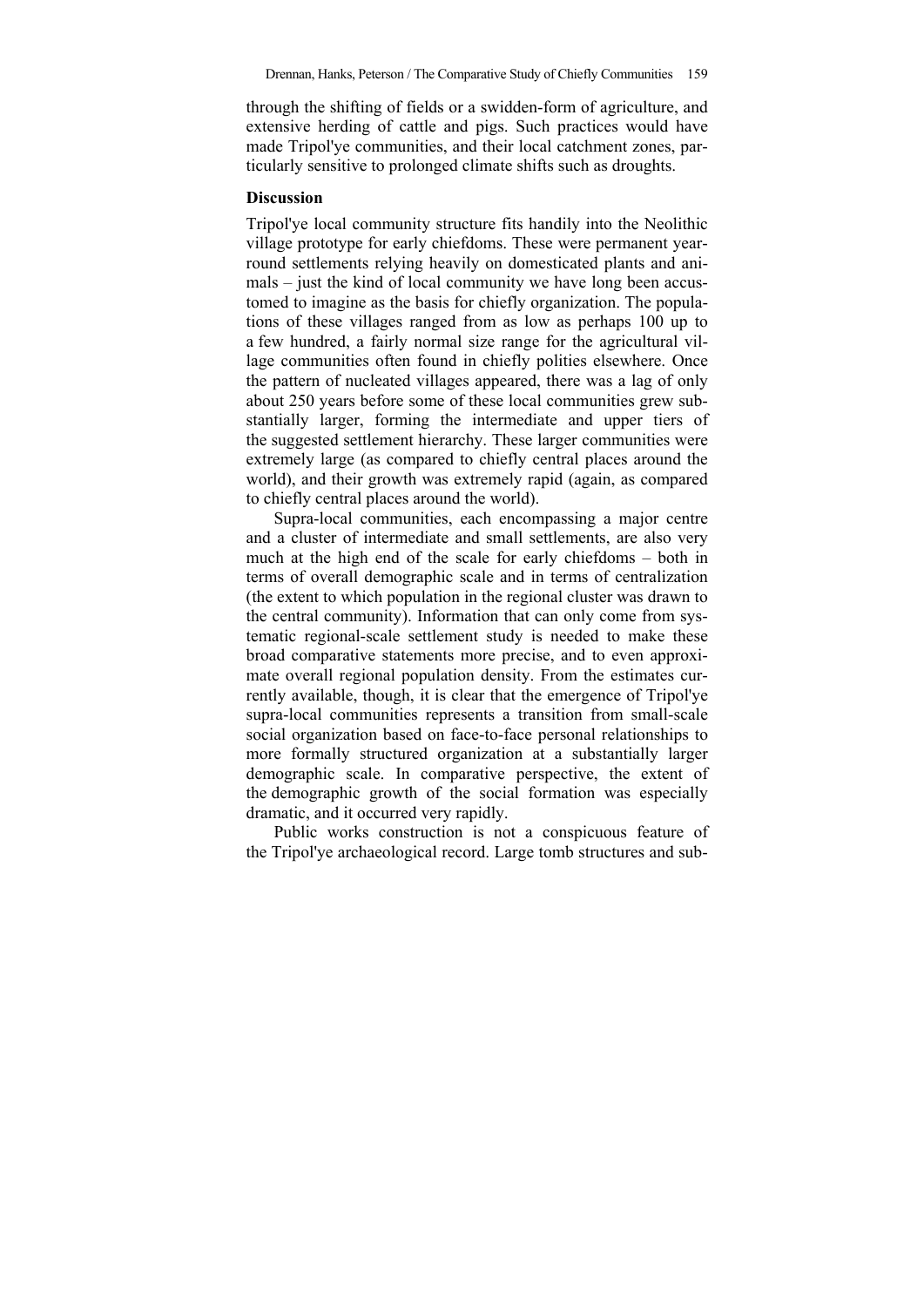stantial fortifications are well-known features of various parts of the Eurasian steppe, and in even the most cursory archaeological examinations they are unlikely to escape notice. Their absence from the reported Tripol'ye archaeological record is thus telling. The decorated large house-like structures often taken to be communal or public in nature exceed the labour requirements of family residential structures only modestly and would not therefore represent a substantial labour burden on the population. Only some 10 % of Tripol'ye settlements were fortified and these were not massive fortifications requiring great labour investment. Tripol'ye communities are unusual among chiefdoms, then, in lacking much monumental construction for any purpose.

The lack of lavishly furnished burials gives the cursory impression that social and economic differentiations in Tripol'ye society were minimal. The evidence from residential architecture, however, is impressive. With the great majority of houses in a very unexceptional size range for nuclear families, the 10 % that are four or five times larger stand out strongly. If this size difference is related straightforwardly to standards of living, then wealth differentiation in the household realm was much more marked in Tripol'ye society than it was in many 'classic' chiefdoms with lavishly furnished 'elite' burials. On the other hand, this size difference might have related to different activities, such as hosting communal feasts or other events, in which case the architectural difference might better be considered to reflect prestige or even ritual differentiation. Deciding between such alternative interpretations of the substantial difference in sizes of residential structures will require rigorous analysis of the artifact and ecofact assemblages associated with different structures within the larger Tripol'ye local communities. The participation of Tripol'ye societies in long-distance networks of prestige-goods exchange would, of course, be consistent with substantial prestige differentiation even if it is not strongly reflected in the mortuary evidence. The concentrations of artifacts related to the production of various kinds of craft goods in association with particular residential structures also indicate much greater productive differentiation than is known to occur in some chiefdoms. All these classes of evidence could be analyzed systematically for more rigorous comparison with the same kinds of evidence from other early chiefdoms, but qualitative descriptions cer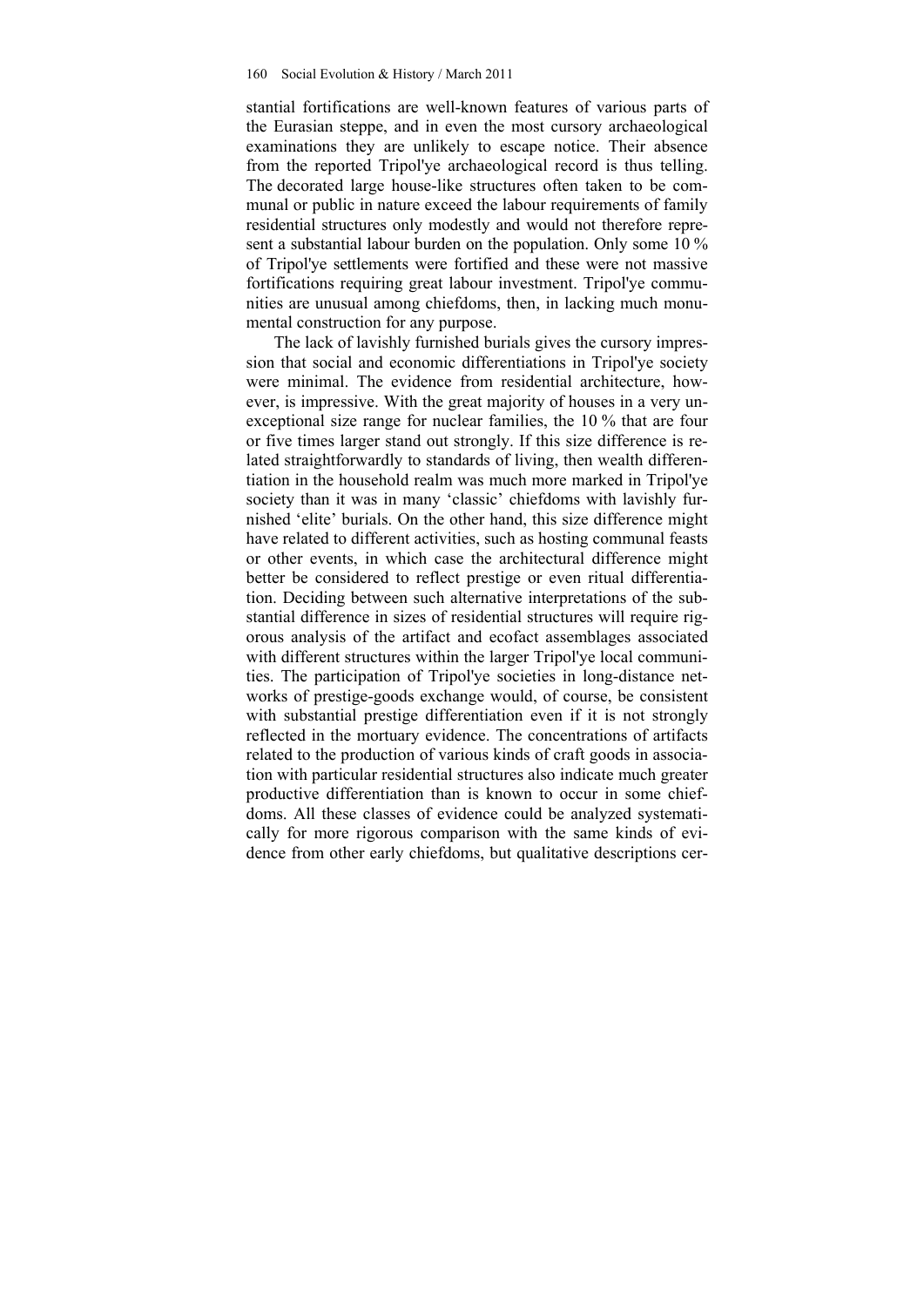tainly give the impression that productive differentiation and likely wealth differentiation were quite marked in the Tripol'ye household evidence. Prestige differentiation may also have been substantial, even though it appears not to have been expressed in burial practices.

Overall, the archaeological record of Tripol'ye societies makes it easy to imagine prosperous farming families enjoying a rising standard of living (in the form of larger houses, differential access to raw materials, and in other ways that remain to be explored rigorously with the archaeological evidence). Relationships with less prosperous families (perhaps, with less access to productive subsistence resources) could become increasingly asymmetrical in a variety of ways. This dynamic of prosperity and inequality could have created a demand for labour to bring more land under cultivation and tend more animals. Such a demand for labour is among the factors widely accepted as promoting regional population increase, even if the precise links to fertility are not well understood. We emphasize that such a scenario is highly speculative, but the evidence for the Tripol'ye trajectory suggests a dynamic like this much more strongly than does the evidence for many other trajectories of chiefdom development. If substantial development of hierarchical social organization in Tripol'ye societies rested to a large extent upon the simple daily-life realities of differences in wealth accumulation, then the artifact and ecofact assemblages associated with the large *versus* small houses should reflect different standards of living in a number of other ways. And if this were the case, then the symbolic expression of prestige differentiation in burial ritual may just not have had much social importance, consistent with the absence of such mortuary evidence for the Tripol'ye trajectory. Such a cycle of wealth accumulation based on agricultural production leading to rapid demographic growth and further need to maintain and enhance already high levels of subsistence production could have given Tripol'ye societies very little resilience in the face of environmental fluctuations, leading to the sort of environmentally triggered demographic decline and simplification of social organization that has been suggested by other authors.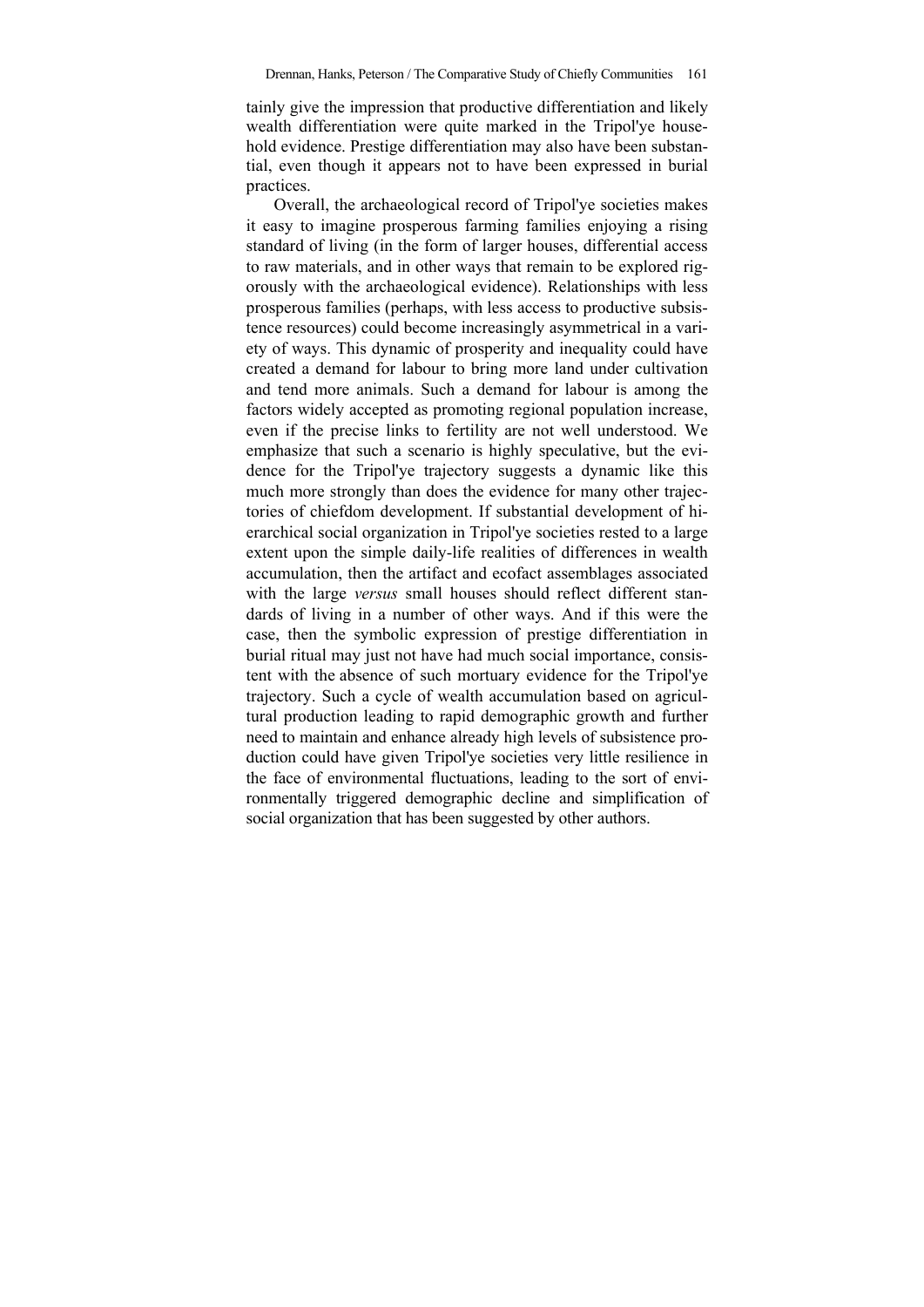#### **BRONZE AGE SINTASHTA COMMUNITIES (2100–1700 BC)**

Our second case study focuses on a regional development dating to the Middle Bronze Age in the steppe and forest-steppe zones of the Southern Ural Mountains region of Russia. In the 1970s and 1980s, Soviet archaeologists uncovered evidence of nucleated, fortified settlements and cemeteries with complex animal sacrifice, bronze and stone weaponry deposits, and some of the earliest dated spokewheeled chariot technology in the world (Anthony and Vinogradov 1995; Gening *et al.* 1992). Archaeological field research since that time has identified twenty-two fortified settlements distributed within a territory of approximately 82,000 km<sup>2</sup>. Several Russian scholars have labeled this development 'proto-urban' and labeled it a 'country of towns' (*strana gorodov*) based on the rather standardized nature of houses in terms both of their construction and of their spatial arrangement within the fortified complexes (Zdanovich 1989; Zdanovich and Zdanovich 2002; Zdanovich and Batanina 2002). The Sintashta settlements are unique in that no other similar settlement pattern is known at this time anywhere in the Eurasian steppe region.

Populations associated with the settlements have been characterized as either simple (Berezkin 1995; Epimakhov 2002a) or complex chiefdoms (Koryakova 1996). Population estimates suggest 20–30 individuals per household (house areas range from  $100-250$  m<sup>2</sup>) with up to  $640$  individuals living within the boundaries of the fortified sites (the largest sites range up to 160 m in diameter). Variation in house size is connected with the overall size and nature of phasing of the individual settlements and does not appear to represent differentiation between families within specific settlements. It has been suggested that fortified settlements were the centres of supra-local communities encompassing districts extending outwards 20–30 km. The populations of these centrehinterland communities have been estimated to be 2,000– 3,000 inhabitants (Zdanovich and Zdanovich 2002). This reconstruction, however, is based on a proposed hierarchy of fortified and smaller unfortified settlements and the assumption that the districts were filled to carrying capacity for pastoralism as the main form of subsistence (Masson 1980). Not all scholars agree about the evidence of hierarchical settlement patterning for all 22 forti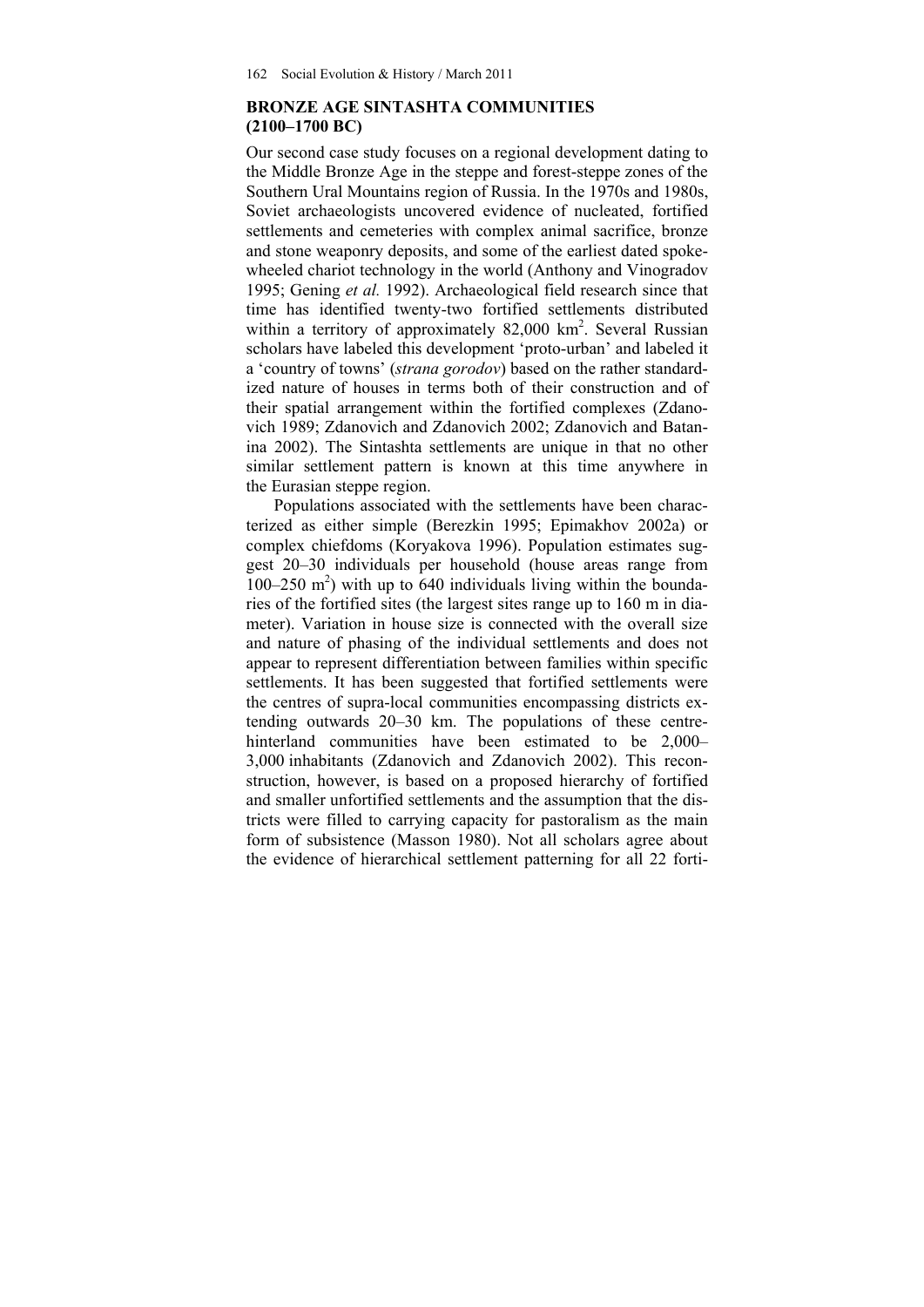fied settlements (Epimakhov 2002a: 142; Hanks 2009: 158), and the spacing of fortified sites in some cases does not permit a 20–30 km territory. For example, several fortified settlements of similar size, such as Ol'ginsokoe, Zhurumbai and Konoplyanka, are situated within the same river valley and are spaced only 8–12 km apart. Data available to date do not clearly document the hinterland populations proposed to form clusters around fortified settlements and comprise supra-local communities.

The fortification walls themselves varied from 3 to 5 m in width and were constructed of hardened clay and sod 'bricks' with wooden infrastructure. These walls abutted the outer wall of the internal houses and therefore were probably an integral part of house construction (adjacent houses shared walls). One or two concentric ditches formed an important part of the defensive works and the largest generally were 3–4 m across and 2–3 m deep (Zdanovich and Batanina 2002). The settlements of Alandskoe and Ol'gino also included stone surfacing of the ditches for anti-erosion. At Ol'gino stone was quarried only a few hundred meters away so transport costs for this material were minimal (Hanks and Donnan 2009). Therefore, while fortification complexes in these settlements demanded significant labour resources they were very closely associated with the planning, layout and construction of the internal houses and therefore probably only required the local labour of those living within the settlements. Moreover, the settlements generally represent several different chronological phases of development and construction and labour estimates should be based on this.

Craft specialization among Sintashta populations has been linked to the mining and production of copper metals (arsenical bronze). While the actual scale of production has been questioned (Chernykh 2004; Hanks 2009), metallurgical debris and furnaces have been found associated with most excavated houses in all previously excavated settlements. This suggests a very diffused technology for the region and little specific specialization by site or household. In terms of other artifact inventories from excavated households, there does not seem to be any substantial variation. Unfortunately, detailed reports on artifact densities and distributions have not been published to date for any of the seven settlements that have been partially excavated.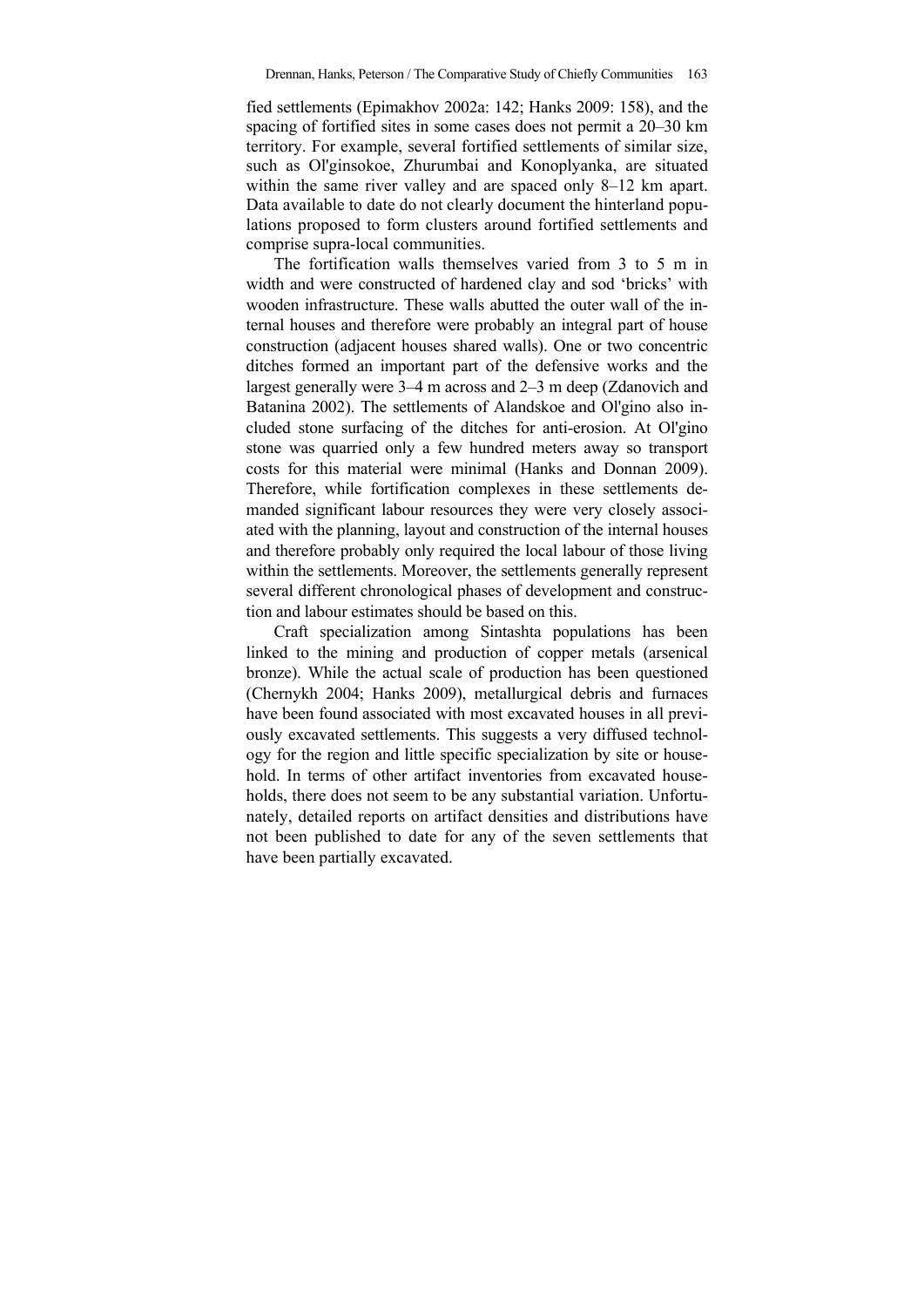Five Sintashta cemeteries, with approximately 250 total individuals recovered, have been excavated within the broader zone of fortified settlements (southeastern Ural Mountains). Sintashta-type cemeteries, however, have been identified in the Cis-Urals, Volga and Kazakhstan regions and are not linked to fortified settlements. In general, the cemeteries associated with the fortified sites have produced comparatively rich grave goods inventories and complex animal sacrifice. Burials tend to be grouped into complexes with several grave pits (some with multiple individuals) surrounding one to two large central burials. A shallow ditch often encloses the clustered burials and a small earthen mound (kurgan) covers the complexes.

There has been substantial discussion over what Sintastha cemeteries represent in terms of social organization (Epimakhov 2002b; Vinogradov 2003; Zdanovich 2002). Epimakhov has argued that the high variability of grave goods patterning and spatial organization of grave pits does not seem to conform to a clear structure in terms of wealth and status (Epimakhov 2002a, 2002b). For example, grave goods linked to social status and power, which include spearheads, chariots and stone maces, have been found in central graves and peripheral graves within mortuary complexes (Koryakova and Epimakhov 2007: 80). Patterning of grave goods appears to correlate more specifically with age and sex of the interred. In contrast to these general patterns, the eponymous Sintashta cemetery, which contains the SM (*Sintashta mogila*) and SII (flat non-kurgan cemetery) complexes, did not have substantial above-ground constructions and contained numerous burials of single individuals with chariots. This cemetery has factored most importantly in discussions of Sintashta societies as chiefly communities.

Anthony (2009), in particular, has emphasized the Sintashta cemetery, where the SM component comprised seven large grave pits, each of which contained human burial(s), chariot, and accompanying animal sacrifice. He suggests that this indicates the emergence of chiefly societies wherein status was achieved through prestige in warfare and maintained via aggrandizing behavior through feasting and gift exchange. For example, a ritual pit complex excavated at the northern periphery of the SM cemetery contained the skulls and leg bones of four cattle, six horses and two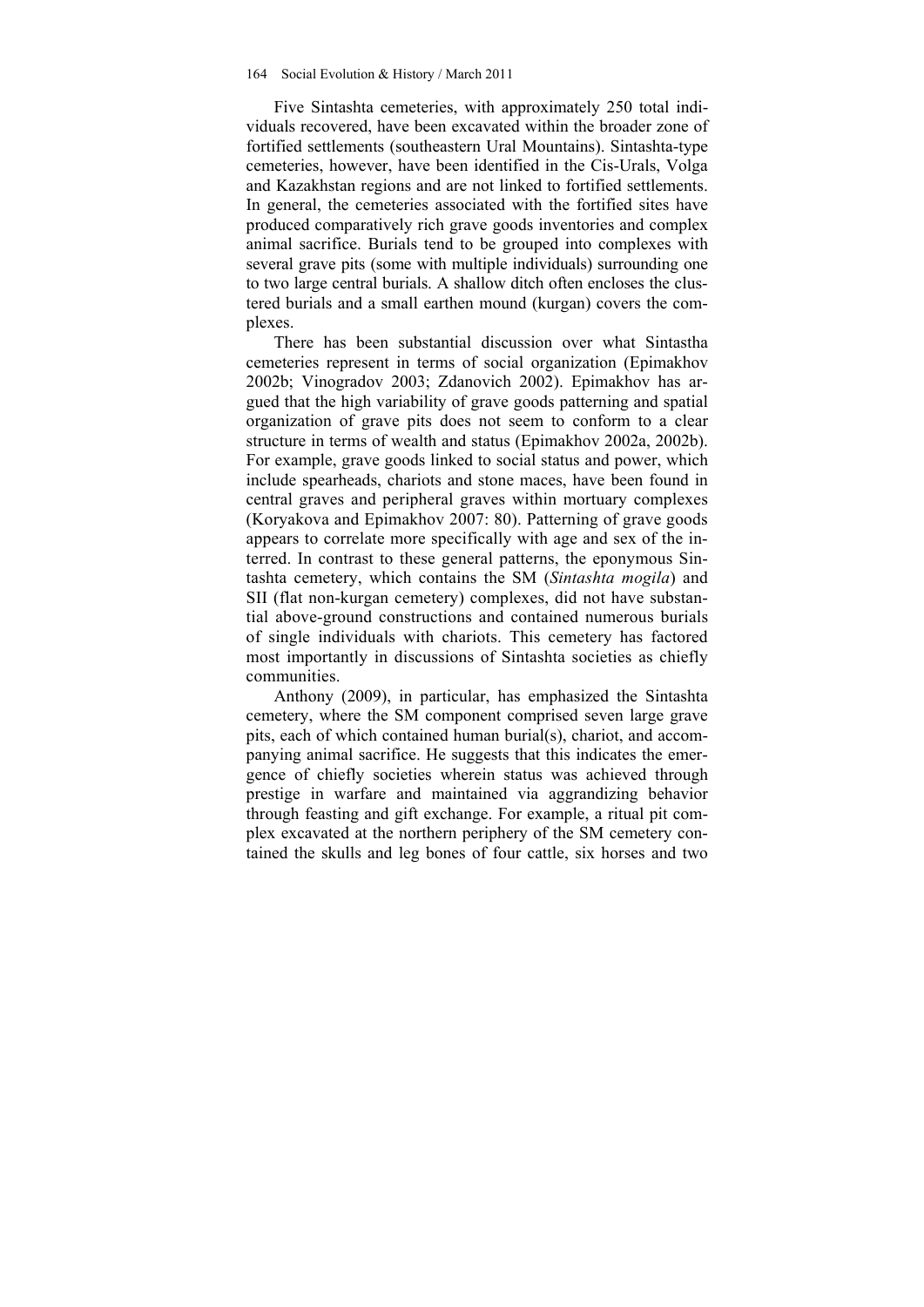rams placed around an upturned ceramic vessel (Gening *et al.* 1992). Anthony (2009: 62) estimates that these animals would have produced approximately 6,000 pounds of meat – enough to provide 2 pounds each for 3,000 participants. Only a few meters away from this pit complex is the Bolshoi Kurgan (BK) mound (Gening *et al*. 1992: 234–235, 370), estimated to require some 3,000 person-days of construction effort. Anthony imagines that the BK mound was built rapidly as part of the same large feasting event of which the animals in the pit complex are food remains. The BK mound is the only one of its kind in the entire Sintashta region and therefore represents a very important but unusual public works construction. No other Sintashta cemetery or ritual construction appears to have required such a substantial labour demand. In fact, most other Sintashta cemeteries comprise mounds of only 1 m in height and multiple burials were likely added at different times. The labour required for constructing the mound and individual grave pits would have been substantially less than estimates for the BK construction noted above. Therefore, while feasting may have been an important component for the maintenance of individual, family and/or community status, such evidence at the scale of the BK construction is not widespread throughout the Sintashta region.

Non-local prestige goods seem largely absent for the Sintashta region, although Anthony has suggested that Central Asian decorative motifs (stepped pyramid design on Sintashta pottery) and a few artifacts of lead and lapis lazuli that have been recovered suggest contact with the Bactria-Margiana Archaeological Complex of Central Asia (Anthony 2009: 65). The key exports from the Sintashta region, as argued by Anthony, were horses and locally produced metals (*Ibid.:* 67–68). Nevertheless, wealth and prestige among Sintashta groups seems largely to have been reflected through the deposit of specialized stone and metal weaponry and chariot-related technology, all of which were available locally.

The MBA Sintashta societies emerged by 2100 BC, but within 150–200 years a sharp decline in the scale of fortification and funerary ritual (grave goods deposits and chariots) occurred with the transition to the Early Petrovka phase. By the Late Bronze Age (LBA – by c. 1800 BC), fortified settlements are practically nonexistent (replaced by more numerous, smaller unfortified villages) and mortuary ritual is extremely modest when compared to that of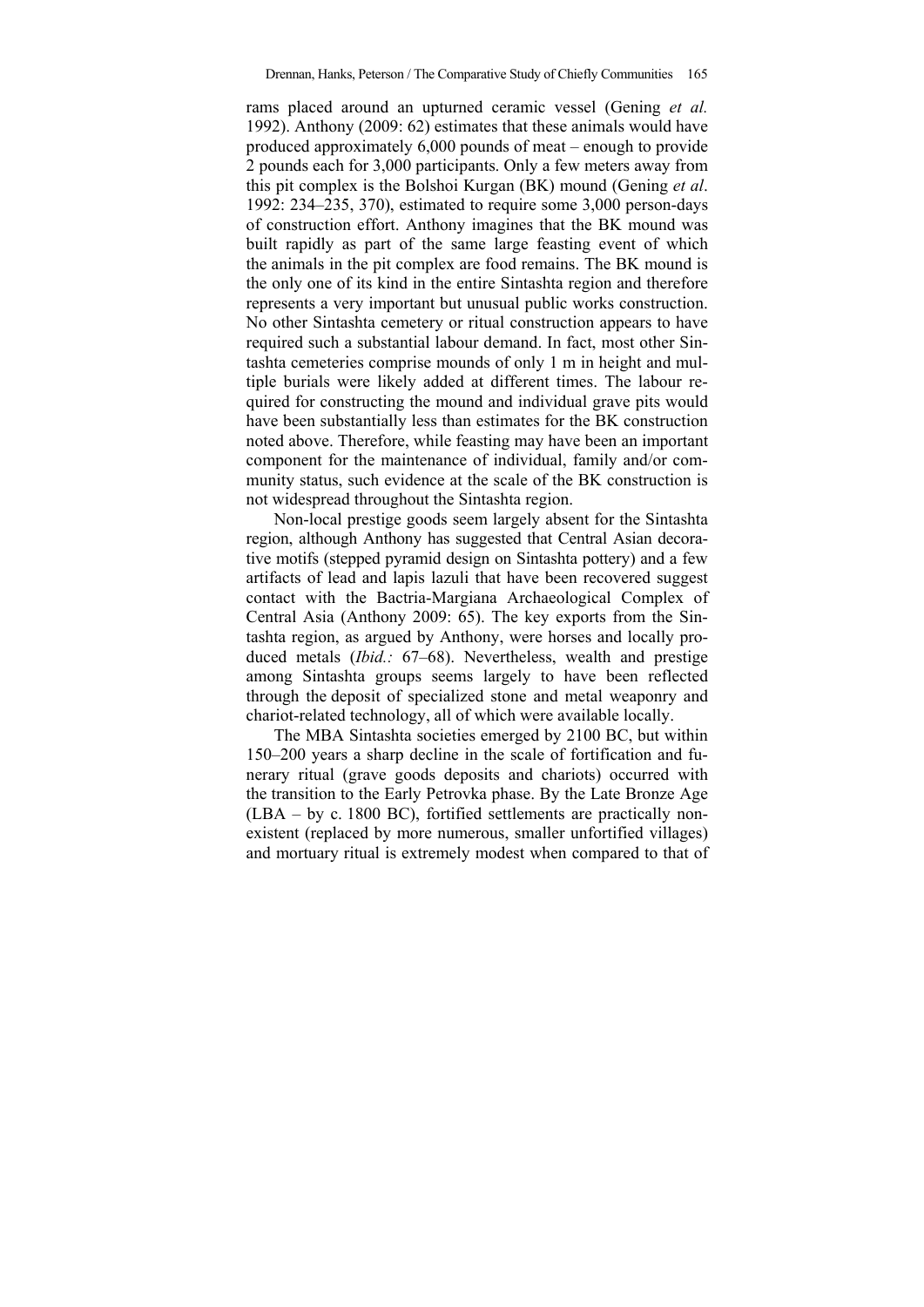Sintashta. There can be no doubt that the Sintashta pattern represented a substantial shift in social organization. Nevertheless, it appears to have been relatively short-lived (4–6 generations) and the development of larger settlement-centres and what might be thought of as institutionalized social power and authority may not have been firmly established enough to meet new, regional challenges that emerged by the LBA (*e.g.,* new trade networks, environmental shifts, over exploitation of locally available resources, *etc.*). Bronze objects, while important for warfare and social prestige and status, were by all indications produced locally by individual communities (Hanks and Doonan 2009). More specialized crafts production is simply not supported with currently available evidence. The same can be said for the production of chariots and other 'wealth' indicators for this time period.

#### **Discussion**

Sintashta community structure is extremely difficult to discuss on the basis of present evidence. The fortified settlements are the only local communities that are much documented. Artifact scatters and sometimes house depressions visible on the surface do occur in the areas around the fortified settlements, but the nature and distribution of these more 'ordinary' settlements are almost entirely unknown. The fortified settlements themselves are extremely small and compact in comparative perspective. Their occupations were not short-term (all of the 22 show 2–4 phases of construction) yet none of them grew beyond approximately 3.5 ha of total enclosed area by their final phases. The Chalcolithic Tripol'ye settlement at Tal'janki covered 100 times this area. House structures and other evidence of occupation immediately outside the fortifications has been sought but not found (Hanks and Doonan 2009). The inhabitants of the fortified settlements were very tightly packed, but even so Tal'janki is estimated to have had nearly 25 times the population of the larger Sintashta fortified settlements. To put the comparison another way, the Sintashta central 'towns' had only very slightly larger populations than the villages that formed the lowest tier in the Tripol'ye settlement hierarchy (or those that preceded the emergence of the two higher tiers). Presumably, whatever other settlements comprise the Sintashta pattern were even smaller. Although Sintashta local community patterns are very incompletely docu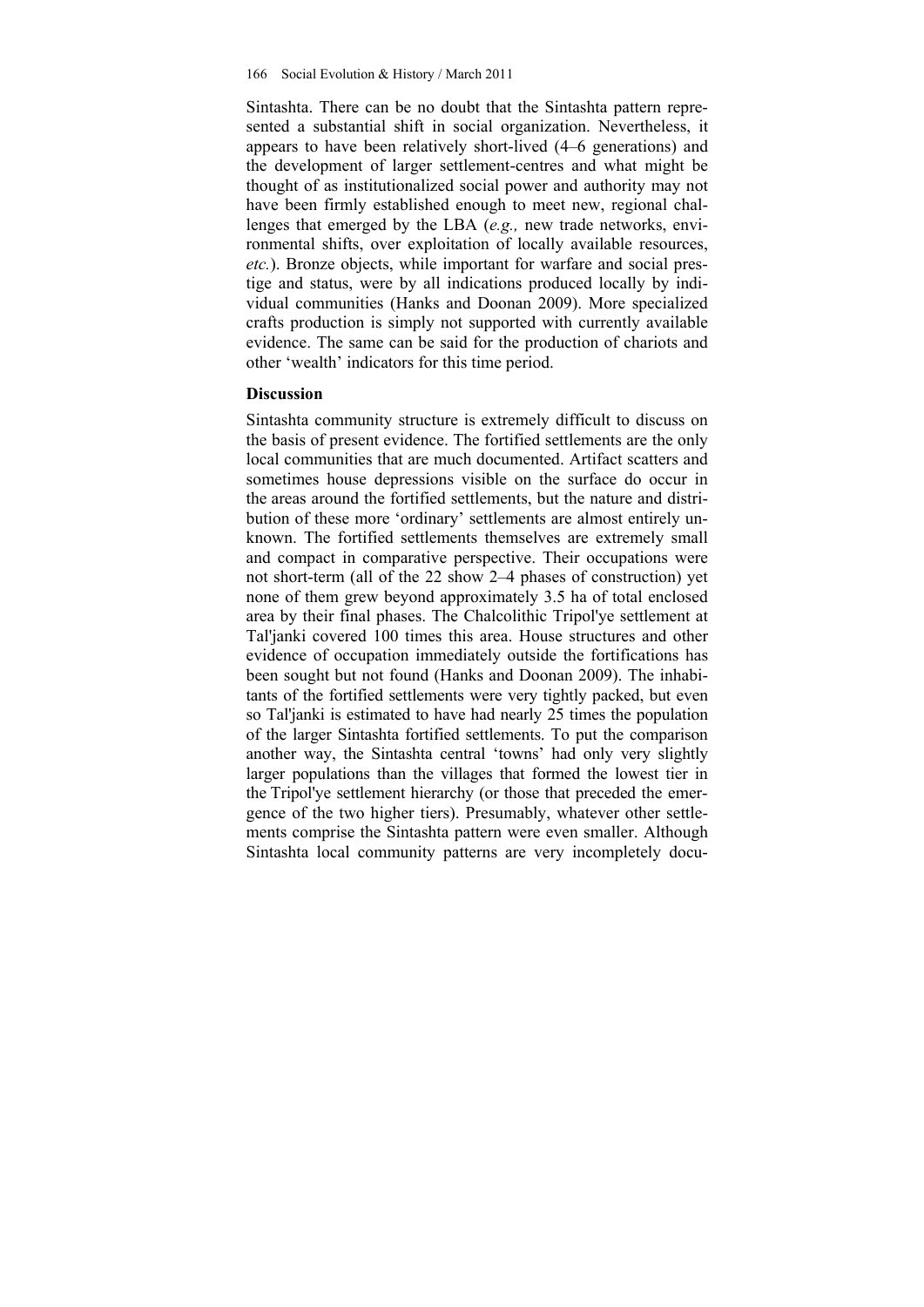mented, it seems clear that the interaction matrix in which Sintashta actors pursued their aims (at any level in the settlement hierarchy) was of a much smaller scale than that of Tripol'ye local communities. Even the degree of mobility or permanence of Sintashta 'ordinary' local communities is unclear, before, during, and after the MBA period of the fortified 'towns'. It may well be that Sintashta societies emerged from and were sustained by a local social interaction, settlement, and subsistence base very different from that of Tripol'ye societies. Fuller documentation of these aspects of Sintashta societies will be required for better understanding of Sintashta social dynamics.

Sintashta supra-local communities are no better known. If, as has been guessed, they included 2,000–3,000 people within and around a fortified settlement, they were only around one-tenth the size of Tripol'ye ones and considerably less strongly centralized. The engine of regional demographic growth, then, appears in Sintashta societies to have run at a far slower pace than suggested for Tripol'ye societies, and the centripetal forces exerted by central communities on the hinterland populations of Sintashta supra-local communities appear to have been weaker than in Tripol'ye supralocal communities. These would be extremely interesting comparative conclusions if they were based on any systematic or comprehensive knowledge of Sintashta settlement outside the fortifications (or, for that matter, on any systematic or comprehensive knowledge of Tripol'ye regional-scale settlement patterns). For now they remain tantalizing hints of differences in patterns of community organization between these two early Eurasian steppe trajectories of complex society development. In both instances, nonetheless, rather small regional polities emerged, apparently consisting of a central settlement with smaller settlements of some sort arrayed around it in a territory sometimes possibly only a few kilometers across, sometimes somewhat larger. Domination of multiple such units by any single yet larger settlement does not seem indicated in either trajectory.

In terms of monumental construction, Sintashta societies fit the archetype of chiefly societies more clearly than Tripol'ye societies do. Fortifications, and at least occasionally kurgans, required some substantial effort and provide unmistakable archaeological remains on the landscape of some degree of social complexity.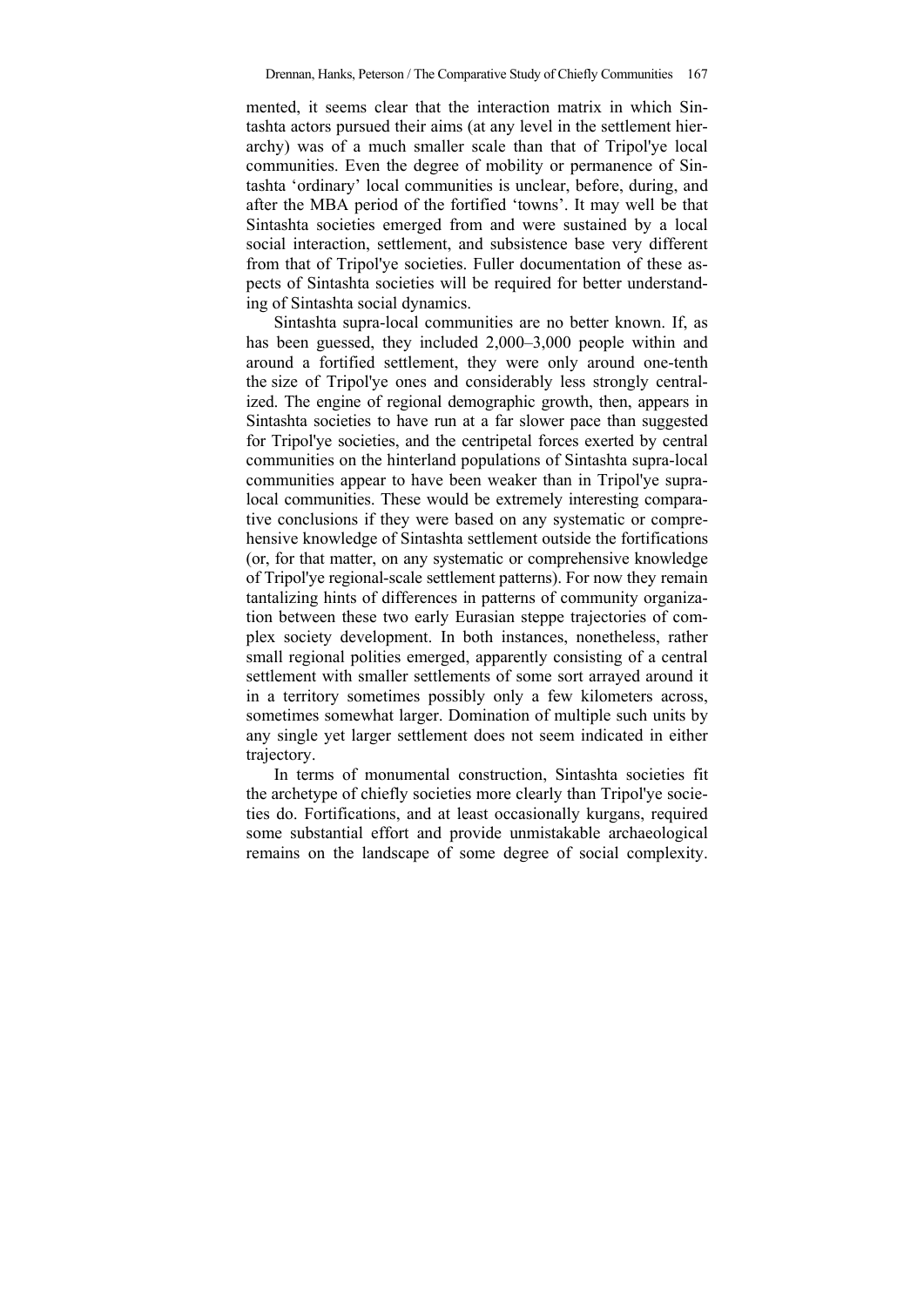The public works burden placed on the Sintashta population for these constructions was clearly considerably heavier than any analogous burden placed on Tripol'ye populations, although, even taking the guesses of relatively small Sintashta supra-local community populations at face value, these burdens were not enormously heavy, surely amounting to at most a very few days' labour per year per worker.

The archaeological evidence for the Sintashta sequence speaks quite considerably more loudly of conflict and warfare than is the case for the Tripol'ye archaeological evidence. Chariots and weapons in elaborate burials together with crowding of populations inside substantial fortifications make it clear that the importance of warfare was both practical and symbolic. The suggestion that patterns of leadership involved military affairs, then, agrees much better with the evidence from the Sintashta trajectory than from the Tripol'ye one.

The archaeological evidence for differentiation in Sintashta society seems strong, as it did in our consideration of Tripol'ye society. When we look more closely, though, at the realms in which differentiation seems particularly marked in the archaeological record, the two trajectories are seen to be almost perfect mirror images of each other. In contrast to Tripol'ye, the evidence from Sintashta burials is spectacular and utterly irreconcilable with any notion that Sintashta society lacked strong inequalities in social relationships. So far as is now known, however, Sintashta household remains do not suggest that those who were eventually buried with large quantities of goods (including weapons and chariots) enjoyed a particularly higher standard of living than anyone else. (Recall that Tripol'ye house architecture at least did suggest precisely such differences in standards of living.) The importance of the individuals accorded special burials in Sintashta society, then, seems more likely to represent prestige or ritual differentiation than the wealth differentiation attributed to Tripol'ye society. In both cases, substantial inequalities between individuals and/or families are suggested, but they show up in different arenas of social life in the two sets of societies. The Sintashta evidence available thus far also suggests less productive differentiation than in Tripol'ye societies. Sintashta metal working evidence is abundant, but diffuse – not concentrated in a few households but spread across many. An im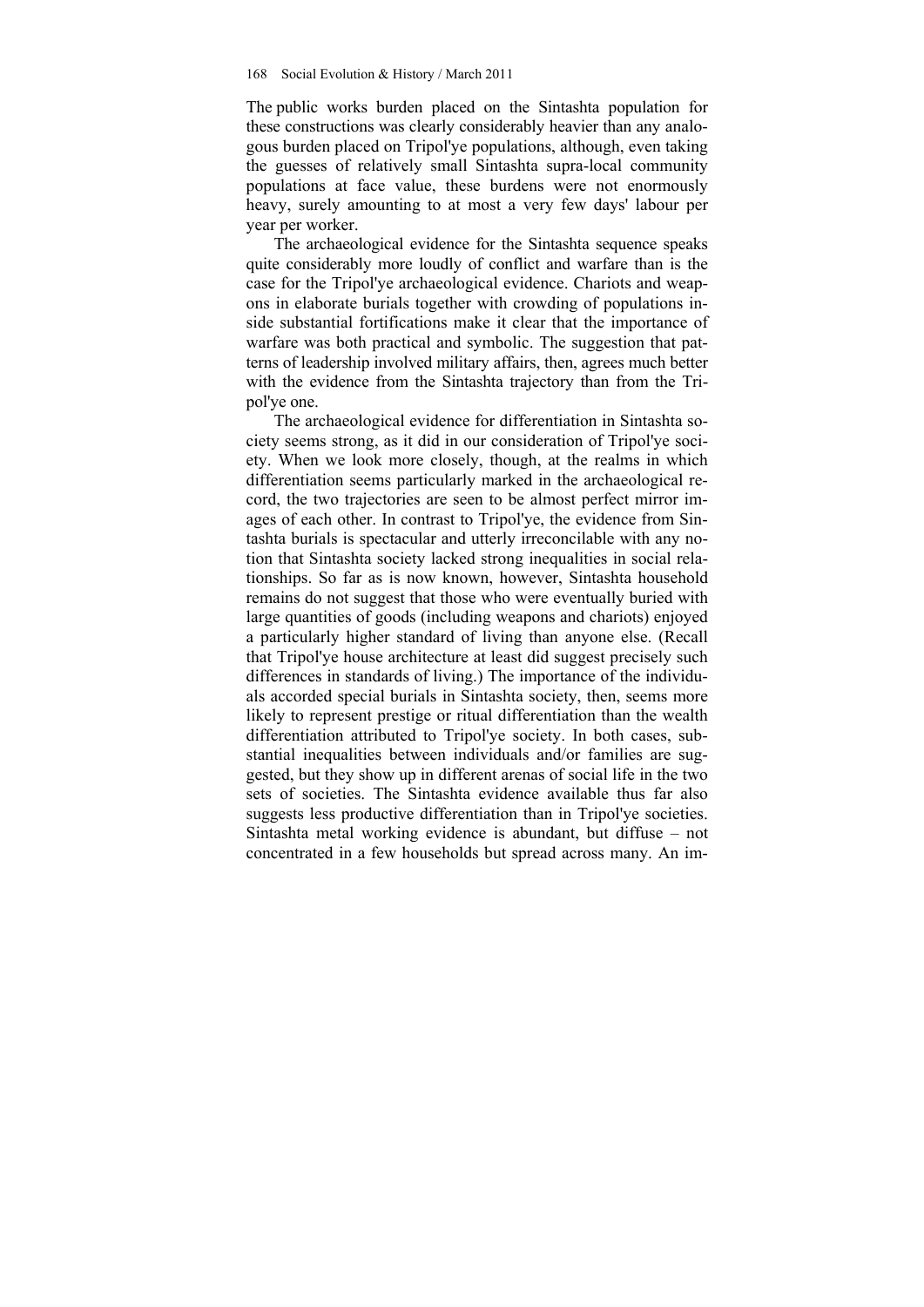portant caveat, however, about both trajectories is that very little attention has been paid in either case to the nature of relationships (economic and otherwise) between residents of central and hinterland settlements within supra-local communities.

In sum, comparing the archaeological evidence for Tripol'ye and Sintashta trajectories suggests rather different patterns of leadership and dynamics of growth and change. Prestige and ritual connected to warfare and feasting are abundantly represented in the Sintashta archaeological record, but agricultural prosperity, wealth differentiation, and strong demographic growth are not. The scenario of growth and development imagined for Tripol'ye societies is just not a good fit with the Sintashta archaeological record. Both sets of chiefly polities possessed markedly hierarchical forms of organization, but the hierarchies seem to have had rather different characters and bases and grown out of rather different social dynamics. Neither set of societies achieved much real permanence; after a few hundred years at most, Sintashta regional polities, like Tripol'ye ones, disappeared from the landscape and regional populations probably declined considerably.

### **IRON AGE GOROKHOVO-SARGAT COMMUNITIES (500–200 BC)**

Our third and final case study is the Iron Age Gorokhovo-Sargat (G-S) development – an archaeological culture little known or published outside of Russian scholarship. It occurred within the foreststeppe ecological zone and is connected with the first millennium BC socio-political transitions within the larger West Siberian and Trans-Urals regions. As noted above, mobile pastoralism and mounted warfare as a significant technology emerged by the first millennium BC and completely transformed the possibilities for regional and interregional interaction, conflict and trade (Bokovenko 1996; Kradin 2002; Hanks 2002). This was also a period of largescale, labour intensive, funerary monument construction at a level not previously seen in the Eurasian steppe region. The earliest, and one of the largest examples of this is the well-known Arzhan I kurgan (the  $9<sup>th</sup>$  century BC, Tuva region of Western Siberia) that was 120 m in diameter and 4 m in height. Its massive larch log construction with overlying stone covering is estimated to have taken 1,500 individuals 7–8 days to build (Gryaznov 1980). Contained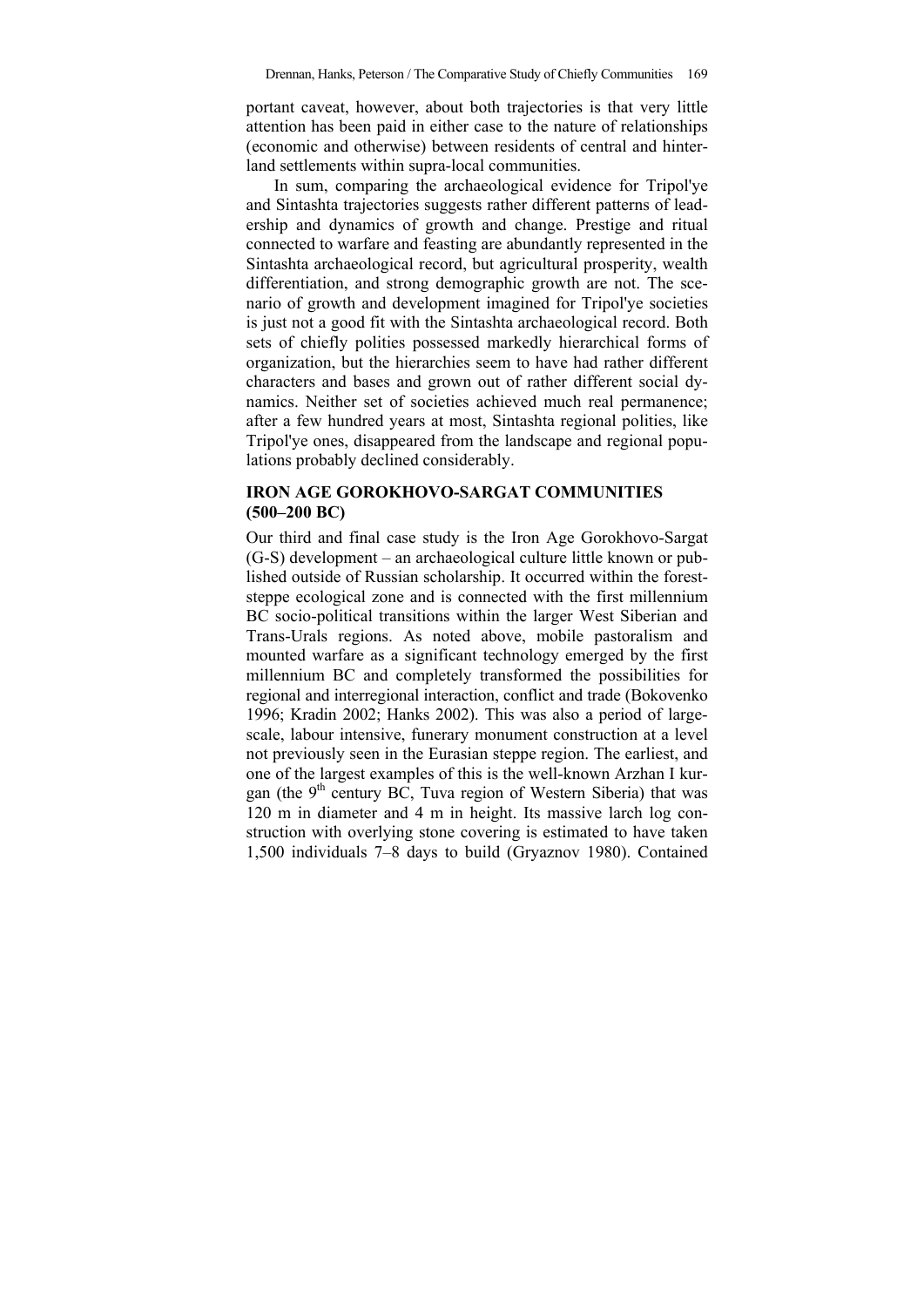within the kurgan were the deposits of over 160 sacrificed horses and a central burial of an elite couple (male and female) surrounded by six additional 'attendants' with horses. An additional seven 'servants' were buried in other parts of the massive complex. Importantly, analysis of the recovered artifacts from the site (horse bits, knives, *etc.*) suggest they were imported from several different neighboring regions (Kazakhstan and Mongolia) and therefore reflect the long-distance networks of the period (Bokovenko 1995: 273).

Large kurgan constructions also occurred in the steppe and forest-steppe zones and such constructions can be directly connected with early Gorokhovo-Sargat cultural developments. These constructions were at most 60 m in diameter and 5–8 m in height. The earliest contained at most one or two inhumation burials – usually of adult males interred with weaponry and horse riding equipment. Mound construction in some cases included wooden structures covered by soil but these kurgans do not compare in scale or complexity to the Arzhan I kurgan.

For the G-S development data exists for regional hierarchical settlement patterning in addition to kurgan cemeteries. The subsistence economy of these populations was based principally on pastoralism (horse, cow, sheep and goat) with some evidence for fishing, hunting and gathering. While small-scale agricultural production has been suggested, there is limited evidence in support of it, and the region has been characterized as the 'northern periphery of the nomadic world' (Koryakova and Epimakhov 2007: 277). Clearly, however, mobile residence patterns did not characterize the entire population. Permanent fortified centres with hinterland clusters of non-fortified settlements were spaced 30–40 km apart. This patterning has been identified in the Tobol, Ishim and Irtysh river valleys and their tributaries. The sizes of settlements with fortified zones range from 2 to 6 ha. The fortified zones themselves generally encompass 1 ha within the larger settlement, and may contain the residences of higher status families. The fortifications were not in all cases substantial and usually comprised one to two ditches that were 3–6 m in width and 1–2 m in depth and earthen ramparts 5–6 m in width and 1 m in height. The use of vertically placed palisades is identifiable at some sites but the use of segments of horizontally placed wooden timbers is also likely. At many sites a clear strategy was employed to use natural topographi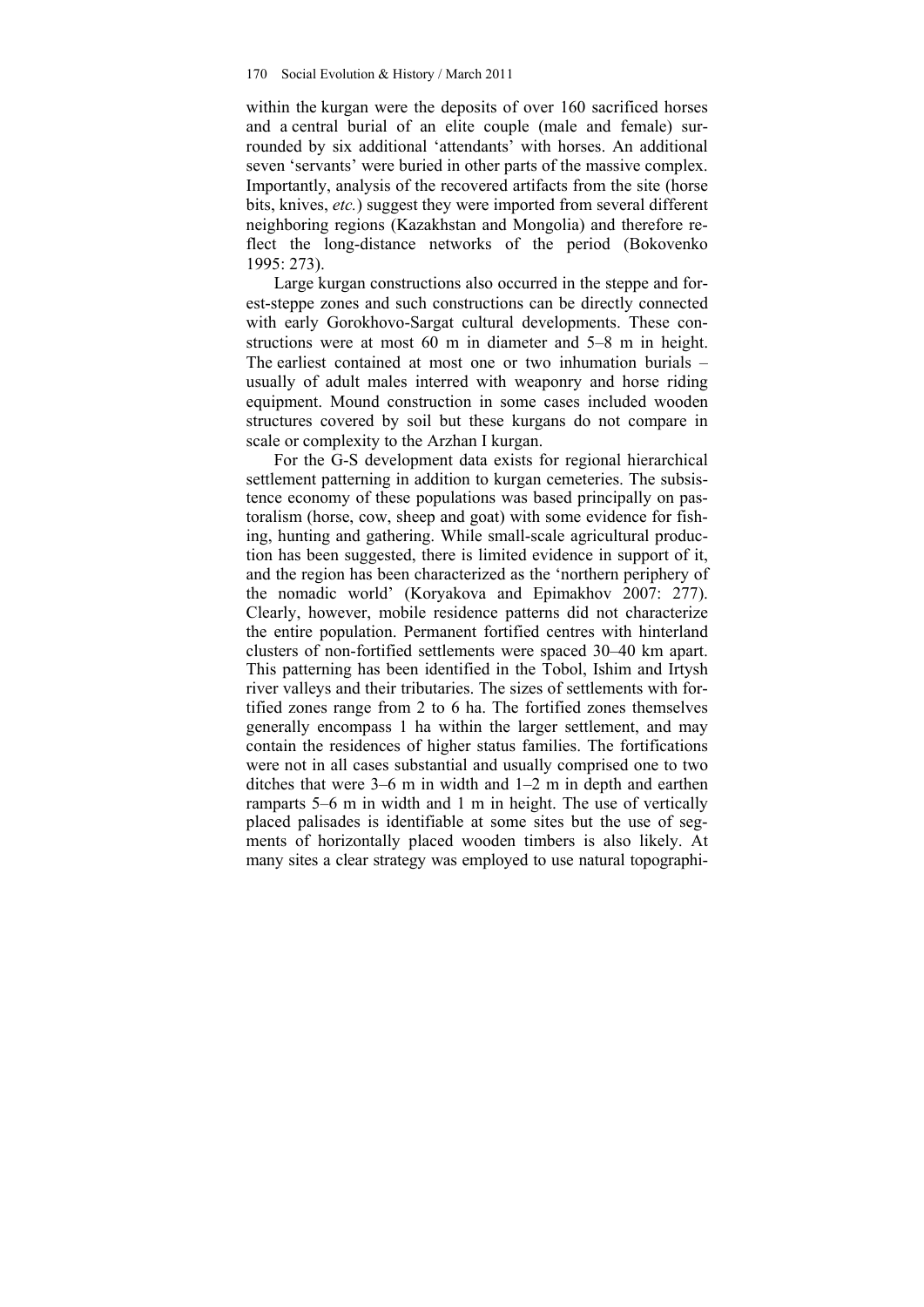cal features such as river bank promontories to reduce the amount of effort expended on ditch and rampart construction (Matveeva 2000: 42–46). A total of 10 fortressed sites in the Tobol, 5 in the Ishim, and 14 in the Irtysh basins have been identified (although some may predate or postdate the 500–200 BC interval). Houses are timber-built and vary by size and interior layout with one or more rooms and/or side additions. House sizes vary from 35 to 55 m<sup>2</sup> although larger houses in the range of 100 m<sup>2</sup> have been found (*e.g.,* Pavlinovo settlement; Koryakova and Daire 2004).

Population estimates generally have been based on 1 person per 4 m<sup>2</sup> of living space (Koryakova and Sergeev 1989). At large settlements, such as Rafailovo, which included two fortified zones, up to 160 individual houses have been estimated. Matveeva has suggested a population of 1,600–1,800 for this site based on an average house size of 45  $m^2$  with 10–12 individuals per household. If one considers territorial districts made up of fortified sites as centres, with adjacent unfortified sites situated in a hinterland territory of 20–30 km, then the local demography would have comprised several thousand people but probably not more than 5,000. More accurate calculations are difficult to produce as archaeological evidence indicates that settlement occupations shifted over time as a likely result of territorial conflict and overgrazing in the immediate areas of the settlements. As a general structure for settlement patterning, Matveeva (2002: 383–384) has suggested that settlements can be distinguished as: 1) leaders' residences, 2) common refuges, 3) watch-towers, and 4) tribal centres (*e.g.,* Rafailovo settlement). In addition to these four categories, numerous settlements have been identified that have very thin cultural occupation levels. These are interpreted as seasonal camps or short-term occupations and usually contain no more than a few dwelling structures.

The excavation of G-S cemeteries has produced clear evidence of status differentiation between individuals based on size of grave constructions, position of graves and accompanying grave goods. A study by Buldashov (1998) on Gorokhovo phase burials included eleven cemeteries, 81 kurgans and 104 graves. He surmised that social structure was generally reflected through three categories – upper, middle and lower level ranked individuals. Evidence of ascribed statuses comes from young individuals (12–14 years) buried with sets of riding gear and weaponry. In the earlier Gorokhovo phase, large kurgan mounds with single male interments pre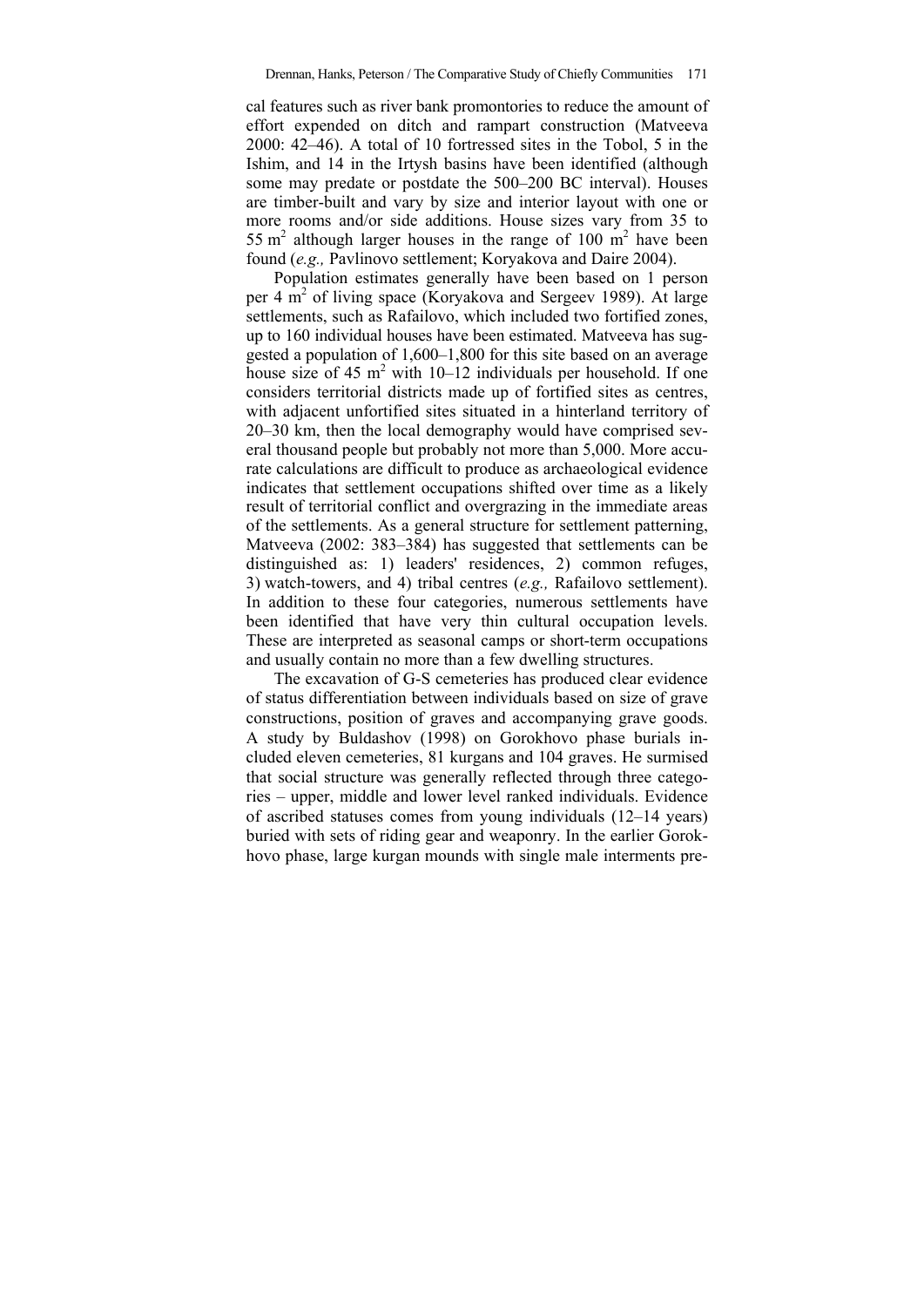dominated. By the later G-S phase, kurgans had become multiburial constructions with central burials surrounded by numerous graves and smaller deposits of animal bone remains that were often enclosed with a ditch marking the boundary. G-S phase burials at the Sidorovka and Isakovka cemeteries (discussed below), which contained exceptional concentrations of non-local, valuable grave goods, were placed as peripheral burials rather than as central burials within the kurgans. This spatial relationship suggests that even though these individuals had obtained substantial social wealth and status they were buried in such a way as to connect with ancestral lines of social authority and power. Such spatial positioning stands in contrast to the first centuries of the first millennium BC when single interments were placed in large, conspicuous kurgans in the West Siberian and Trans-Urals regions.

Evidence of craft production is diffuse, and such evidence as exists seems more connected to zones within settlements than to individual households. Pottery in this region was hand-moulded and probably produced at the individual family level for household consumption. The first systematic soil sieving in 2001 at the settlement of Pavlinovo produced the first recovered metal droplets and slag connected with iron smelting (B. Hanks, personal communication). This does not necessarily invalidate the traditional belief that G-S communities obtained metals or metal objects from groups settled to the west in the Urals, where clear evidence of specialized metallurgical production has been found for the Itkul culture.

Interregional contacts were especially strong with southern steppe groups (Sauromatians, Sarmatians, Saka and Alans). This brought about the diffusion of similar mortuary rituals and valuable, non-local trade items (Koryakova and Epimakhov 2007: 328– 330). A handful of burials from cemeteries such as Sidorovka and Isakovka have been recovered that are truly remarkable for the nonregional prestige goods they contained (Matushchenko and Tataurova 1997; Pogodin 1998). These artifacts include Central Asian pottery and silver bowls with inscriptions, gold torcs, silver phaleras, Chinese silks, and heavy weaponry (metal plated armor and helmets, spears, *etc.*). Such burials clearly attest to significant supra-local connections and participation in inter-regional trade and possibly foreign military campaigns.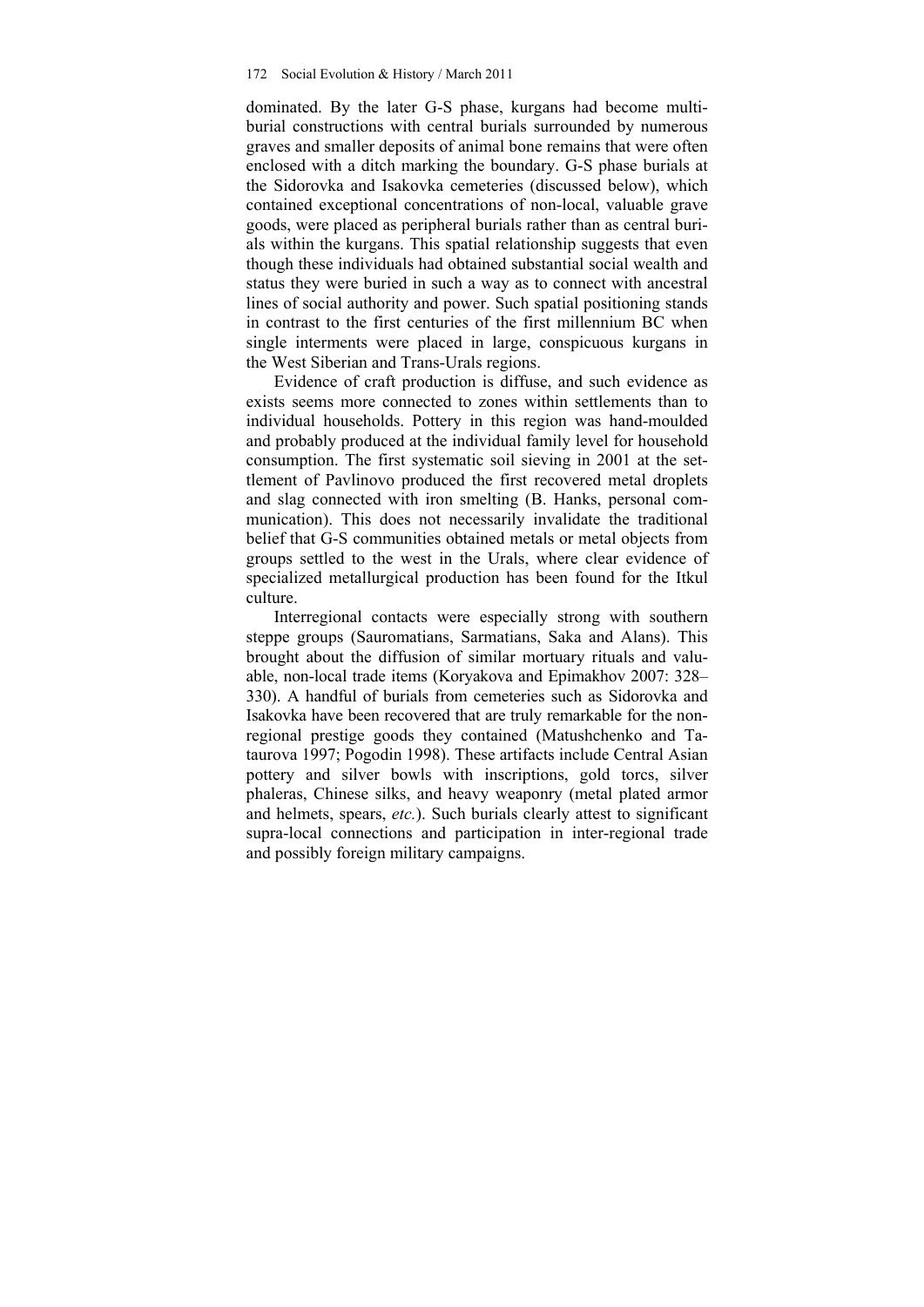The ability to cover, and control, vast distances over relatively short spans of time on horseback certainly opened a series of new possibilities for interactions across much longer distances than ever before. It is very tempting in this connection to think of the much later medieval conquests of Genghis Khan and the Mongol Empire; but reconstructing just how these interactions were organized in much earlier periods of the long trajectory of social change among Eurasian pastoralist societies is quite challenging. While chariot technology, and presumably horseback riding, is certainly part of the Sintashta development, the riding of horses for cavalry warfare is not substantiated in that context. Mounted warfare and more extensive use of animals in long-range transport clearly do characterize the Early Iron Age (including the Gorokhovo-Sargat societies).

#### **Discussion**

Gorokhovo-Sargat local communities are highly varied. The settlements with and without fortified zones are estimated to be in the size range usually referred to as 'villages', although a large one (such as Rafailovo) might have had around three times the population of a large Sintashta 'town'. Taking the very thin occupation deposits as short-term occupations of small groups of mobile families adds an especially interesting dimension to patterns of social interaction. In highly sedentary populations, small local communities are classically thought of as people in virtually daily face-toface interaction with each other and in substantially less intensive interaction with the residents of other local communities. The presence of an additional set of much more mobile families provides intermediaries who can interact directly and relatively intensively, if sporadically, with the residents of at least several different permanent local communities. This would seem to represent an important element in the matrix of interaction in which actors pursue their varied aims and offers interesting opportunities and complications for the organization of a large social formation.

Despite this novel element (when compared to Tripol'ye or Sintashta interaction structures), Gorokhovo-Sargat supra-local communities have considerable similarity to those we have already discussed. They are represented by clusters of relatively small settlements arrayed around larger central settlements. As in the Sintashta case, Gorokhovo-Sargat centres are fortified, although the Gorok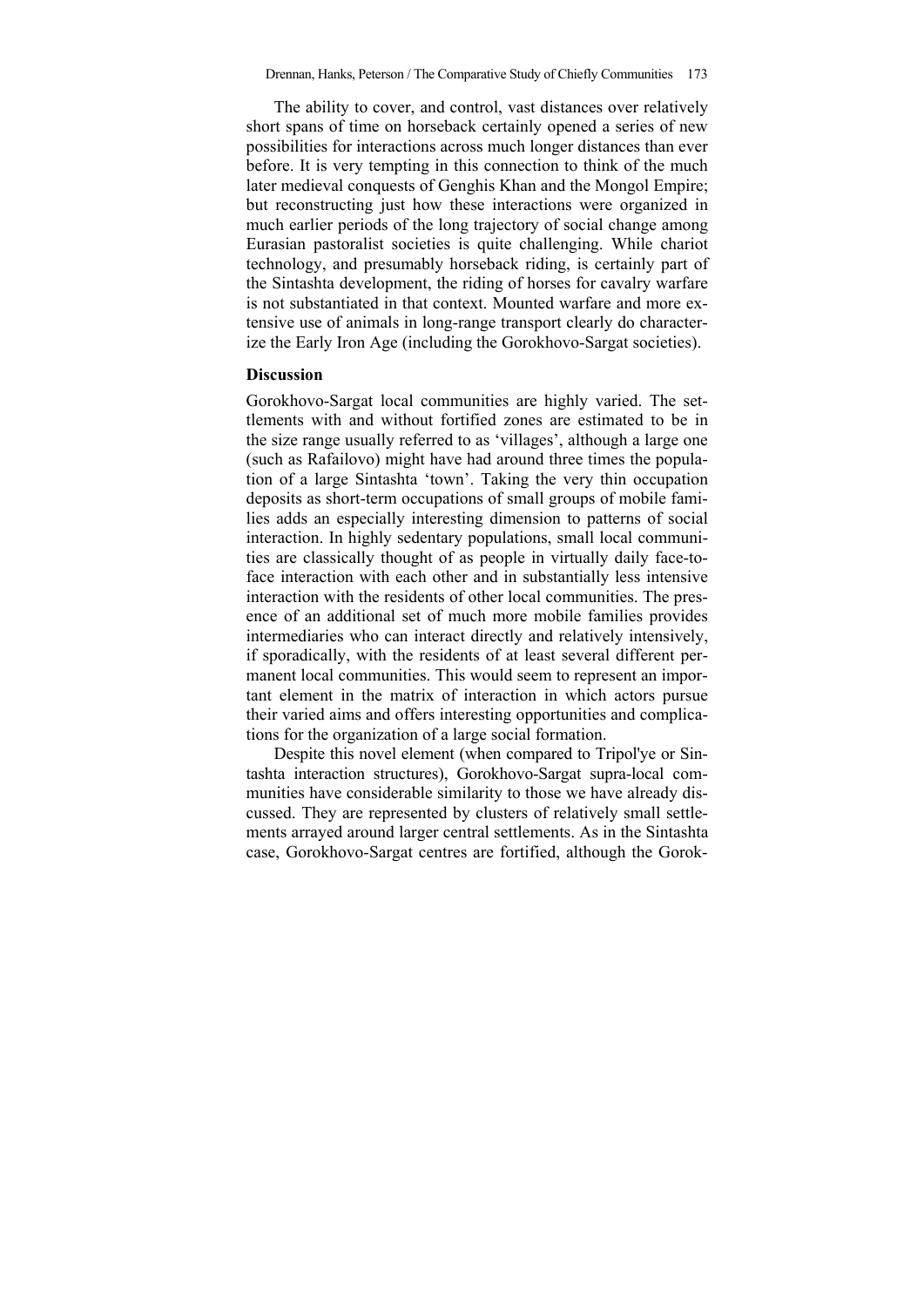hovo-Sargat centres also include populations living just outside the walls. Gorokhovo-Sargat settlement clusters are spaced farther apart on the landscape than Sintashta ones (and Tripol'ye ones are the most tightly packed together spatially, although they appear to be by far the largest in demographic terms). As with the other cases we have discussed, there is really very little reported archaeological evidence upon which to base a reconstruction of the interactions between hinterland populations and those of the centres from which emanated the centripetal forces that created the supra-local communities represented by the settlement clusters. Given that Gorokhovo-Sargat settlement clusters are the farthest apart, and the estimates of the populations of these supra-local communities are not much larger than those for Sintashta chiefly polities, regional population density must have been lower than in the other two cases.

If a very large kurgan required 12,000 person-days of labour to construct, then the total burden placed on the population was not large. A supra-local community estimated at a population of some 5,000 could certainly provide the 1,500 labourers who could accomplish it in 7–8 days, and kurgans actually associated with Gorokhovo-Sargat communities were much smaller than the Arzhan I kurgan for which this labour estimate was made. Such construction efforts would, in addition, be spaced a number of years apart, making the overall average contribution to such construction well below a single day per worker per year. There is no need to imagine that construction labour would necessarily need to be drawn from any larger area than a single supra-local community. The scale of fortification works, while larger, similarly does not suggest any very heavy tax or tribute burden on the population of a supra-local community. The consistency with which fortifications characterize Gorokhovo-Sargat central settlements suggests that armed conflict was as common as in Sintashta societies, and that its nature and organization may also have been similar.

Wealth, ritual, and prestige differentiation are more difficult to tease apart for Gorokhovo-Sargat societies than for the other two cases. Houses customarily taken to be those of 'leaders' are approximately twice as large as ordinary houses, so they do not suggest a sharply higher standard of living as the larger Tripol'ye houses do. Moreover, the larger houses do not comprise nearly as high a proportion of the total as the 10 % cited for Tripol'ye socie-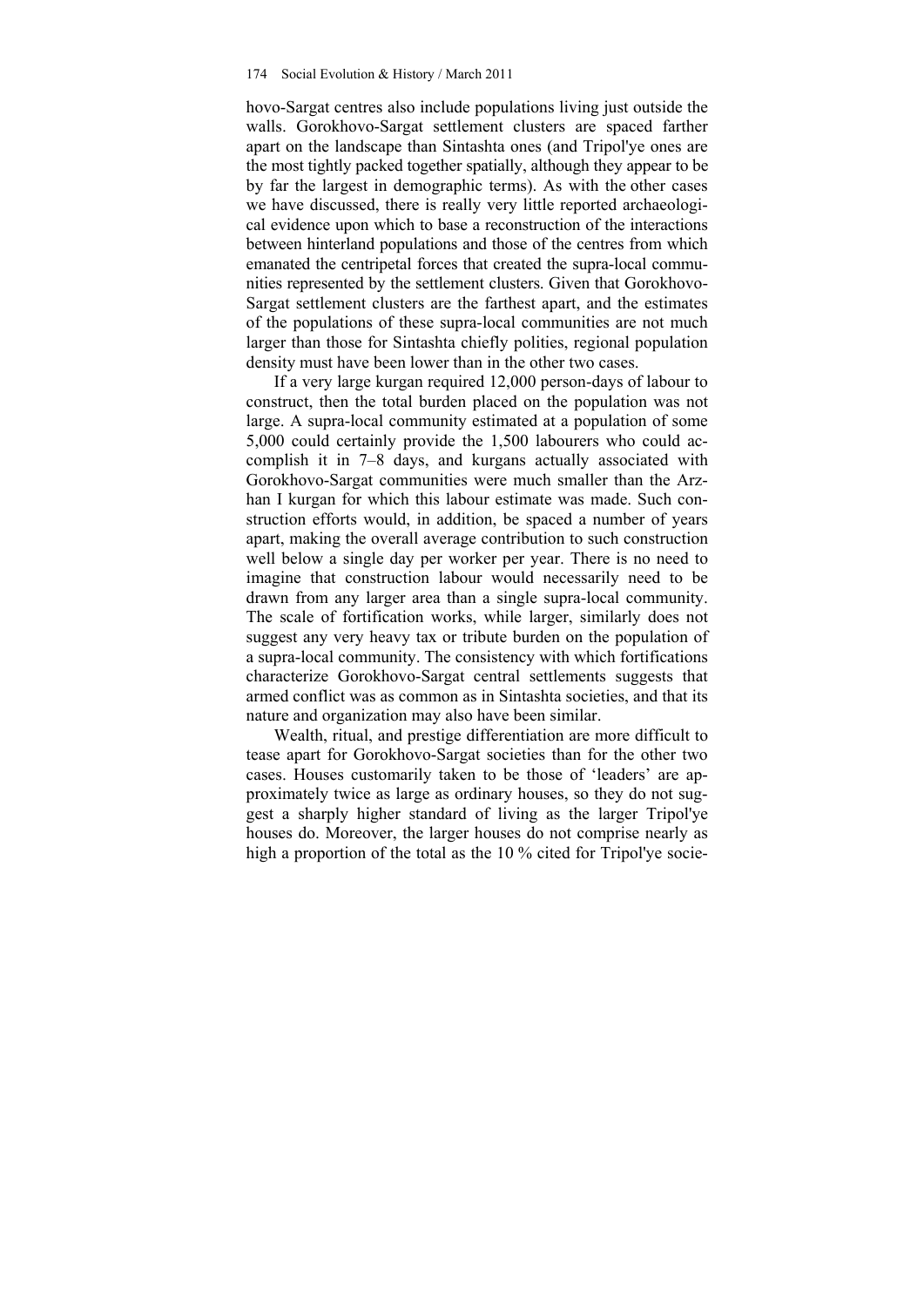ties. A very small number of such special houses do not suggest numerous prosperous families (as in the Tripol'ye case) so much as ones qualitatively distinct from common people. The notion that they were the leaders of Gorokhovo-Sargat regional polities is certainly consistent with this observation. The prevalence of weapons in burials also suggests a symbolic/ritual principle connected with warfare as the basis upon which those who got special treatment when they died were distinguished from the bulk of the population. The fact that exotic non-utilitarian items were also important objects in burials also inclines one more toward prestige than wealth accumulation as the underlying principle of the differentiation seen in burial ritual. These hints, then, seem to point in the direction of substantial prestige differentiation based on participation in interregional networks of interaction and in warfare, as contrasted with accumulation of wealth from local economic production. The archaeological record for Gorokhovo-Sargat communities suggests considerably less developed productive differentiation than in the Tripol'ye case.

Finally, the patterns of differentiation and leadership and the dynamics of growth for Gorokhovo-Sargat supra-local communities sound much more like those imagined for Sintashta than for Tripol'ye. The Tripol'ye scenario of growing prosperity based on success in local subsistence production does not seem nearly as good a fit for either the Sintashta evidence or the Gorokhovo-Sargat evidence. Prestige acquired in warfare and/or through longdistance networks of interaction are elements of differentiation that the archaeological records left by these latter two sets of societies provide much stronger indications of. The comparative gap that appears to open up between Tripol'ye societies, on the one hand, and Sintashta and Ghorokovo-Sargat patterns of differentiation, on the other hand, does not correspond well with subsistence and settlement patterns. The formation of settlement clusters which we take to represent supra-local communities occurs in all three instances, although they seem larger for Tripol'ye societies. It is only the Gorokhovo-Sargat case, however, in which subsistence is heavily based on herding and in which seasonally mobile residence patterns characterize some (although clearly not most) of the population. The comparison, thus, does not support a connection between residentially mobile herding and social hierarchies founded on war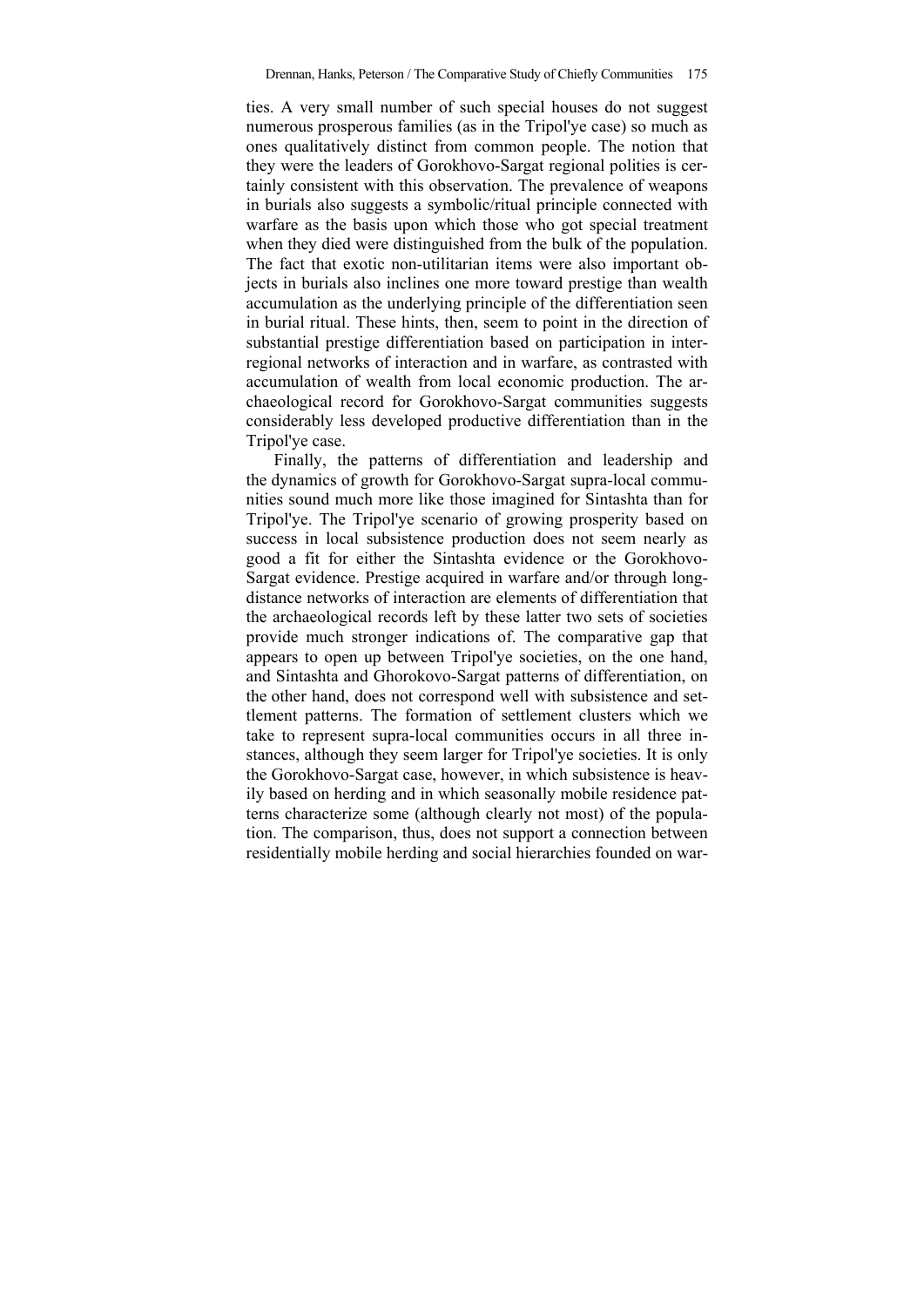fare and manipulations of prestige goods acquired through longdistance networks. The two societies in which such dynamics are more important to social hierarchy are, however, ones in which horses had a substantial impact on the technology of warfare and long-distance transport.

#### **CONCLUSIONS**

We will not pretend to conclude with a pat account of how the three societies we have looked at emerged or came to share the features that they share and differ in the ways that they do. The comparative observations we have to make are an unruly lot, leading off in different directions, mostly toward unanswered questions rather than tidy answers. If the perspective we have adopted (and the way we have used the notion of chiefdom) have any utility, it is, for now at least, in focusing attention on the sort of empirical information about these ancient societies that would enable us to understand their nature and dynamics better.

The rough sketch we have made of the developmental dynamics of Tripol'ye societies is fuller and more complete than those we have attempted for either Sintashta or Gorokhovo-Sargat societies. This is not just because we have allowed our imaginations freer rein on this case; it is because of a greater abundance of archaeological information of the sort that speaks most directly to the varied strands in the skein of human interactions. There are estimates of the population size range of 'ordinary' small local communities as well as of larger 'central' communities. There are at least guesses about the relative numbers of these kinds of communities within the settlement clusters that comprise the supra-local communities whose emergence is, for us at least, the essence of the study of chiefdoms. And this kind of information is available for the periods preceding and following the very large Tripol'ye communities that attract so much attention. This is the information that makes it possible to identify as so unusual the demographic scale and rate of growth of these central settlements and of the supra-local communities they are central to. We have a good grasp on the subsistence systems that sustained these communities. There is information about the houses these people lived in, the range of sizes covered, and the frequency distribution of those sizes. This information makes it possible to think about wealth differentiation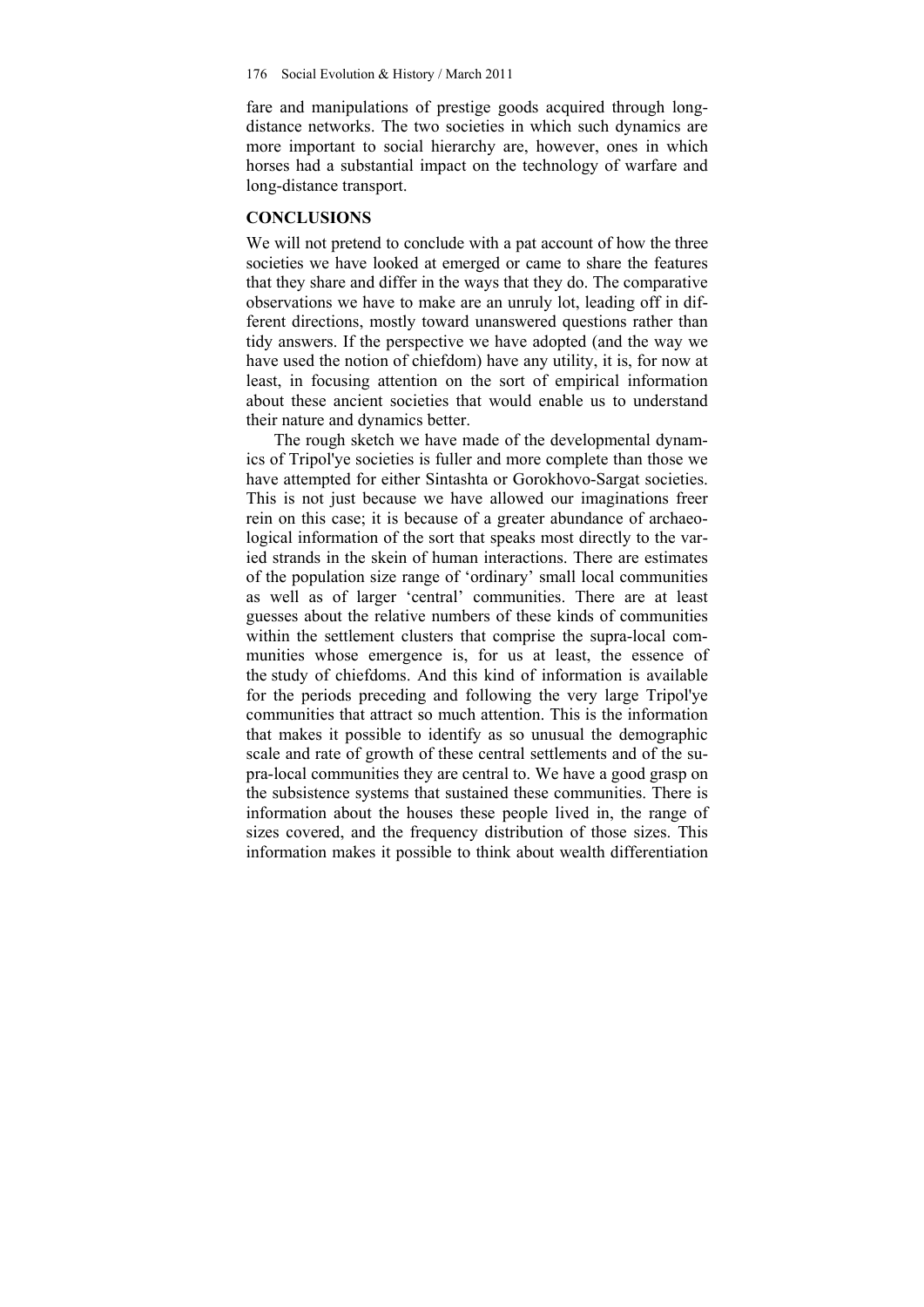as the particularly strongly developed aspect of hierarchy here. And information about artifact assemblages connected with craft production makes it possible to think about productive differentiation as strongly developed as well. Additional information about the artifact assemblages associated with different households could, when rigorously analyzed, turn out to confirm or deny such thinking about either aspect of differentiation.

The much more impressive burials left by Sintashta and Gorokhovo-Sargat societies certainly do give us vital information. Burial ritual is highly elaborated, weaponry is abundant, and exotic prestige items occur at least in Gorokhovo-Sargat burials. This is what leads our thinking toward prestige differentiation (more than wealth differentiation or productive differentiation) as the foundation of social hierarchy in these two societies. These burials, together with substantial fortifications as a constant element in central settlements, suggest some major organizational differences between these two societies and Tripol'ye ones. All three show unmistakable archaeological evidence of hierarchical organization, but the foundations of that hierarchical organization seem to differ. For Sintashta and Gorokhovo-Sargat, the readily accessible information about settlement location, settlement size, and differences between households (particularly with regard to artifact and ecofact assemblages) is somewhat patchier than for Tripol'ye. This can be attributed, at least in part, to the way in which monumental structures and elaborate burials tend to distract archaeologists' attention from these more mundane concerns. The patchiness of these classes of information for Sintashta and Gorokhovo-Sargat just does not encourage as much hypothetical thinking about social dynamics as in the case of Tripol'ye. Placing it in comparative perspective, however, does help us to realize that, even with their gaps, the archaeological records for Sintashta and Gorokhovo-Sargat are similar in several regards and contrast with that for Tripol'ye. These similarities and differences come into clearer focus when we use the data threads we have worked with here to align the three archaeological records for comparison. The result is an enhanced ability to imagine different social dynamics that might or might not accurately characterize these societies. These accounts of social dynamics are not, however, just fiction; they are at least inspired by different concrete characteristics of the archaeological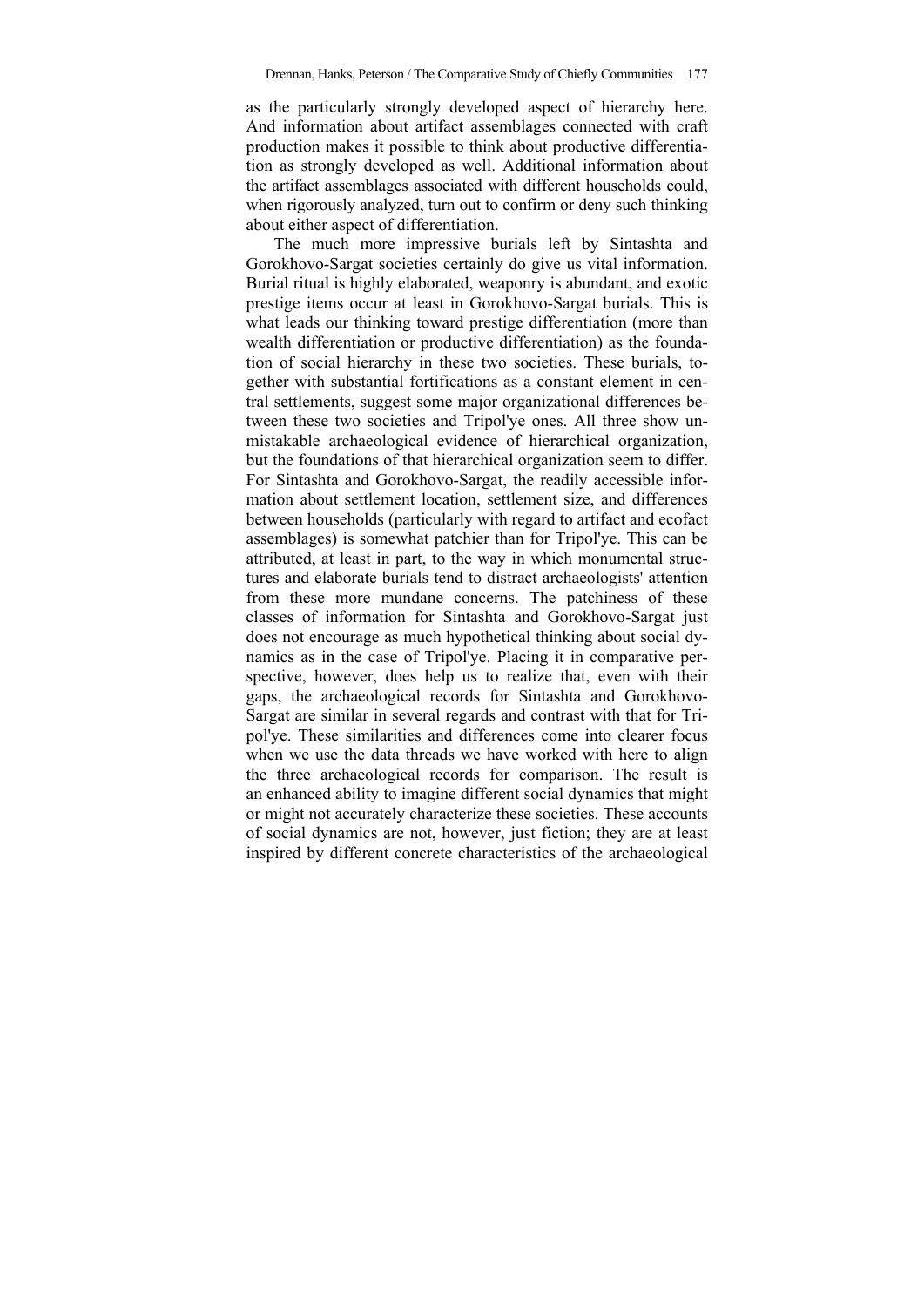record. They are offered here not as answers that put to rest questions about social dynamics, but as hypothetical accounts to guide further research to evaluate them, correct them as may be necessary, or discard them entirely – not because some other kind of thinking has become more fashionable but because our empirical knowledge of ancient societies has grown.

Some kinds of research are particularly indicated for advancing our knowledge in much needed ways. For example, is the demographic scale of Tripol'ye societies really so much larger and their growth really so much more rapid than in the Sintashta and Gorokhovo-Sargat cases? Only systematic survey of complete landscapes for all evidence of human utilization at a regional scale (hundreds of square kilometers) will set such conclusions on a firmer empirical base because it provides the soundest and most accurate population estimates and the fullest information about population distributions that we can get for prehistoric periods (Kowalewski *et al.* 1989; Wilson 1988; Drennan 2006). Do the asymmetrical relationships between households in Tripol'ye communities have to do primarily with differences in economic prosperity? And do those in Sintashta and Gorokhovo-Sargat communities have more to do with prestige obtained through warfare or participation in interregional networks? What was the nature of interaction between central settlement and hinterland populations in any of these societies? Just how strong was differentiation between households? And did the character of such differentiation have more to do with wealth, prestige, or ritual? Information on more burials will probably not add much to our knowledge on these counts, although additional analyses might (nutritional comparison of skeletal remains from burials comes quickly to mind as a possibility). More rigorous and systematic analysis of household remains from local communities of different sorts (especially central and non-central ones) would enable great strides forward. This analysis should include not only the architectural remains of the houses themselves, but also statistical analysis of the artifact and ecofact assemblages, household by household. These provide sensitive indicators of how different activities are distributed across the households of a community and the nature of interdependences between households upon which interactions are based (Smith 1987; Hirth 1993; Drennan and Peterson 2006; Peterson 2006). Some of the information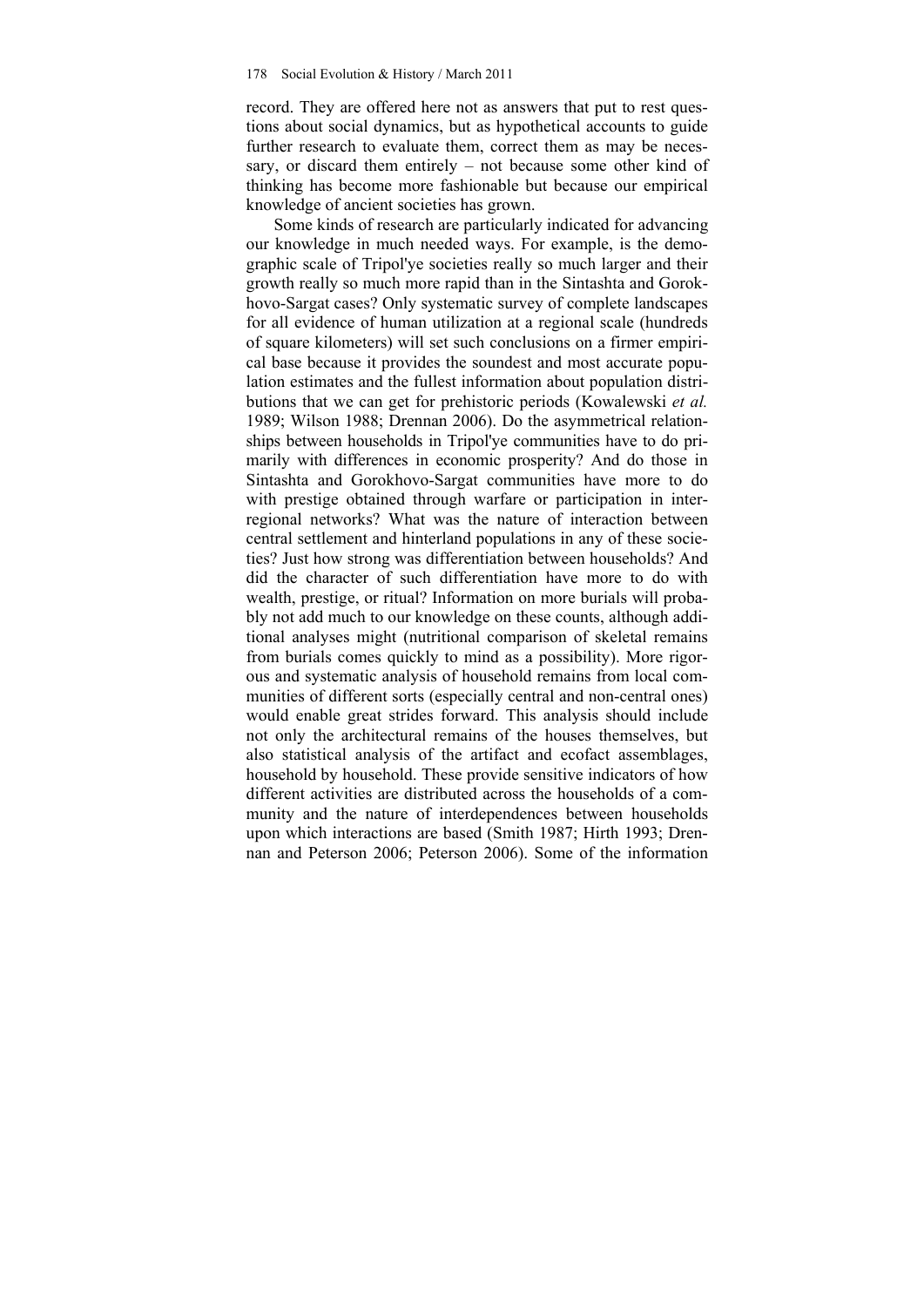upon which such systematic analyses could be carried out already exists (especially for central communities); some remains yet to be collected (especially for non-central communities).

These kinds of empirical research offer particularly direct paths toward empirical confirmation or rejection of the very hypothetical comparative sketches we have made here. While it is always gratifying when an educated guess turns out to have been a good one, we really would be equally delighted if this article helps to stimulate research that demonstrates conclusively on empirical archaeological grounds that our guesses are wrong. Either outcome would be a clear sign that our knowledge and understanding of ancient social dynamics have advanced.

### **REFERENCES**

Anthony, D. W.

2007. *The Horse the Wheel and Language: How Bronze-Age Riders from the Eurasian Steppes Shaped the Modern World.* Princeton: Princeton University Press.

2009. The Sintashta Genesis: The Roles of Climate Change, Warfare, and Long-Distance Trade. In Hanks, B. K., and Linduff, K. M. (eds.), *Social Complexity in Prehistoric Eurasia: Monuments, Metals and Mobility* (pp. 47–73). Cambridge: Cambridge University Press.

Anthony, D. W., and Vinogradov, N. B.

1995. Birth of the Chariot. *Archaeology* 48(2): 36–41.

Berezkin, Yu. E.

1995. Arkaim as a Ceremonial Centre: Americanist's View. In Bochkaryov, V. S. (eds.), *Convergence and Divergence in the Development of Middle and Eastern Europe Cultures during the Eneolithic and Bronze Age* (pp. 29–39). St. Petersburg: IIMK RAN. *In Russian* (Березкин, Ю. Е. Аркаим как церемониальный центр: взгляд американиста. *Конвергенция и дивергенция в развитии культур эпохи энеолита – бронзы Средней и Восточной Европы* / ред. В. С. Бочкарев, с. 29–39. СПб.: ИИМК РАН).

Bokovenko, N. A.

1995. Tuva during the Scythian Period. In Kimball, J.-D., Bashilov, V. A., and Yablonsky, L. T. (eds.), *Nomads of the Eurasian Steppes in the Early Iron Age* (pp. 265–283). Berkeley, CA: Zinat Press.

1996. Asian Influence on European Scythia. *Ancient Civilizations from Scythia to Siberia: An International Journal of Comparative Studies in History and Archaeology* 3(1): 97–122.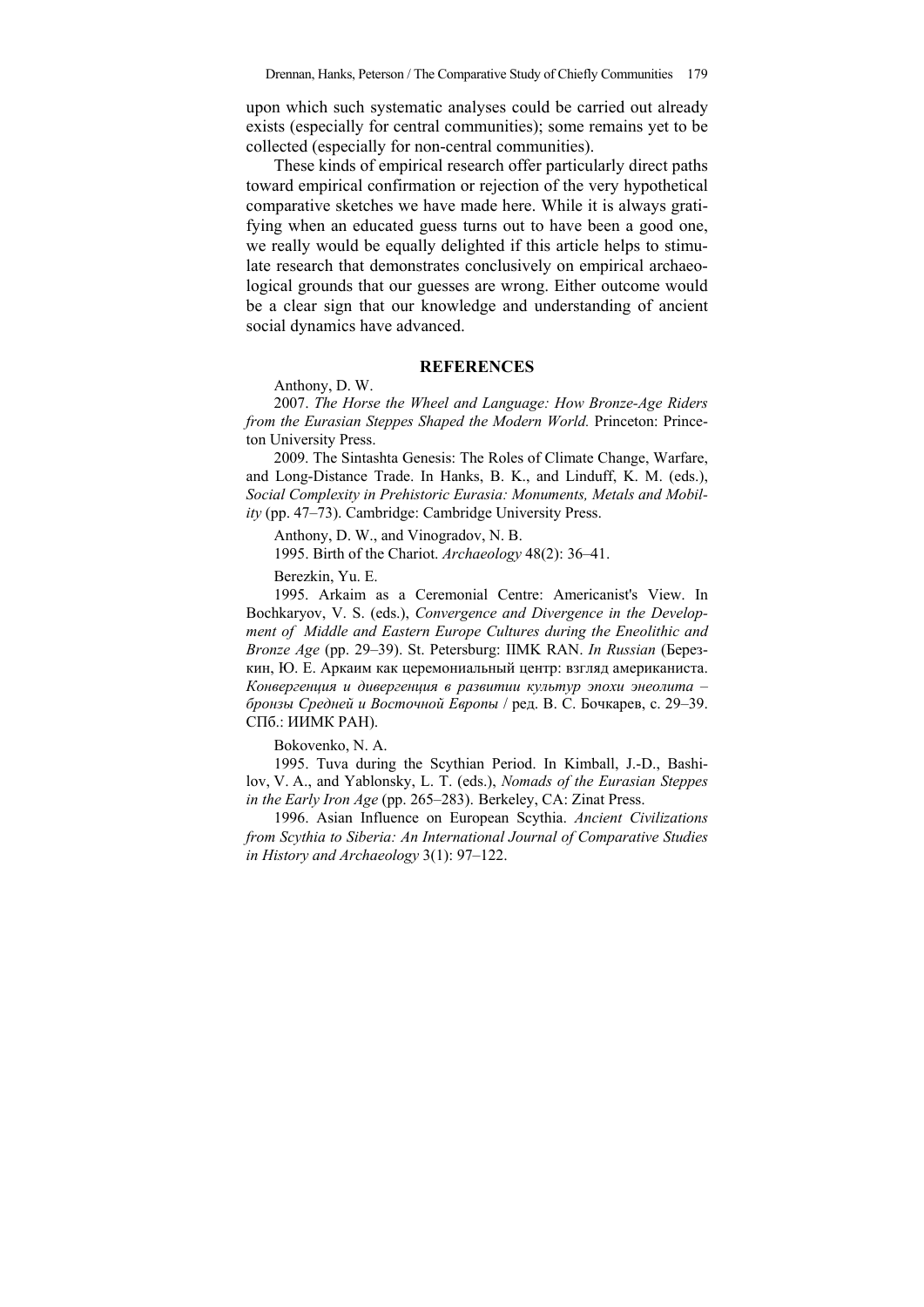#### 180 Social Evolution & History / March 2011

Buldashov, V. A.

1998. *Mortuary Rites of Gorokhovo Culture.* Unpublished PhD Dissertation. Yekaterinburg. Institute of History and Archaeology, Russian Academy of Sciences. *In Russian* (Булдашов, В. А. *Погребальная обрядность гороховской культуры:* дис. ... канд. ист. наук. Екатеринбург. Институт истории и археологии РАН).

Chernykh, E. N.

1992. *Ancient Metallurgy in the USSR.* Cambridge: Cambridge University Press.

2004. Kargaly: The Largest and Most Ancient Metallurgical Complex on the Border of Europe and Asia. In Linduff, K. (ed.), *Metallurgy in Ancient Eastern Eurasia from the Urals to the Yellow River* (pp. 223– 237). Lewiston: The Edwin Mellen Press.

Dolukhanov, P. M.

2002. Alternative Revolutions: Hunter-Gatherers, Farmers, and Stock-breeders in the Northwestern Ponti Area. In Boyle, K., Renfrew, C., and Levine, M. (eds.), *Ancient Interactions: East and West in Eurasia* (pp. 13–24). Cambridge: McDonald Institute Monographs.

Drennan, R. D. (ed.)

2006. *Prehispanic Chiefdoms in the Valle de la Plata.* Vol. 5. *Regional Settlement Patterns.* Memoirs in Latin American Archaeology No. 16. Pittsburgh, PA: University of Pittsburgh

Drennan, R. D., and Peterson, C. E.

2006. Patterned Variation in Prehistoric Chiefdoms. *Proceedings of the National Academy of Sciences* 103: 3960–3967.

n.d. Challenges for Comparative Study of Early Complex Societies. In Smith, M. E. (ed.), *The Comparative Archaeology of Complex Societies*. Cambridge: Cambridge University Press. In print.

Drennan, R. D., Peterson, C. E., and Fox, J. R.

2010. Degrees and Kinds of Inequality. In Price, T. D., and Feinman, G. M. (eds.), *Pathways to Power* (pp. 45–76). New York: Springer.

Ellis, L.

1984. *The Cucuteni-Tripol'ye Culture: A Study in Technology and the Origins of Complex Society.* British Archaeological Reports International Series 217. Oxford: Archaeopress.

Epimakhov, A. V.

2002a. Complex Societies and the Possibilities to Diagnose them on the Basis of Archaeological Data: Sintashta Type Sites of the Middle Bronze Age of the Trans-Urals. In Jones-Bley, K., and Zdano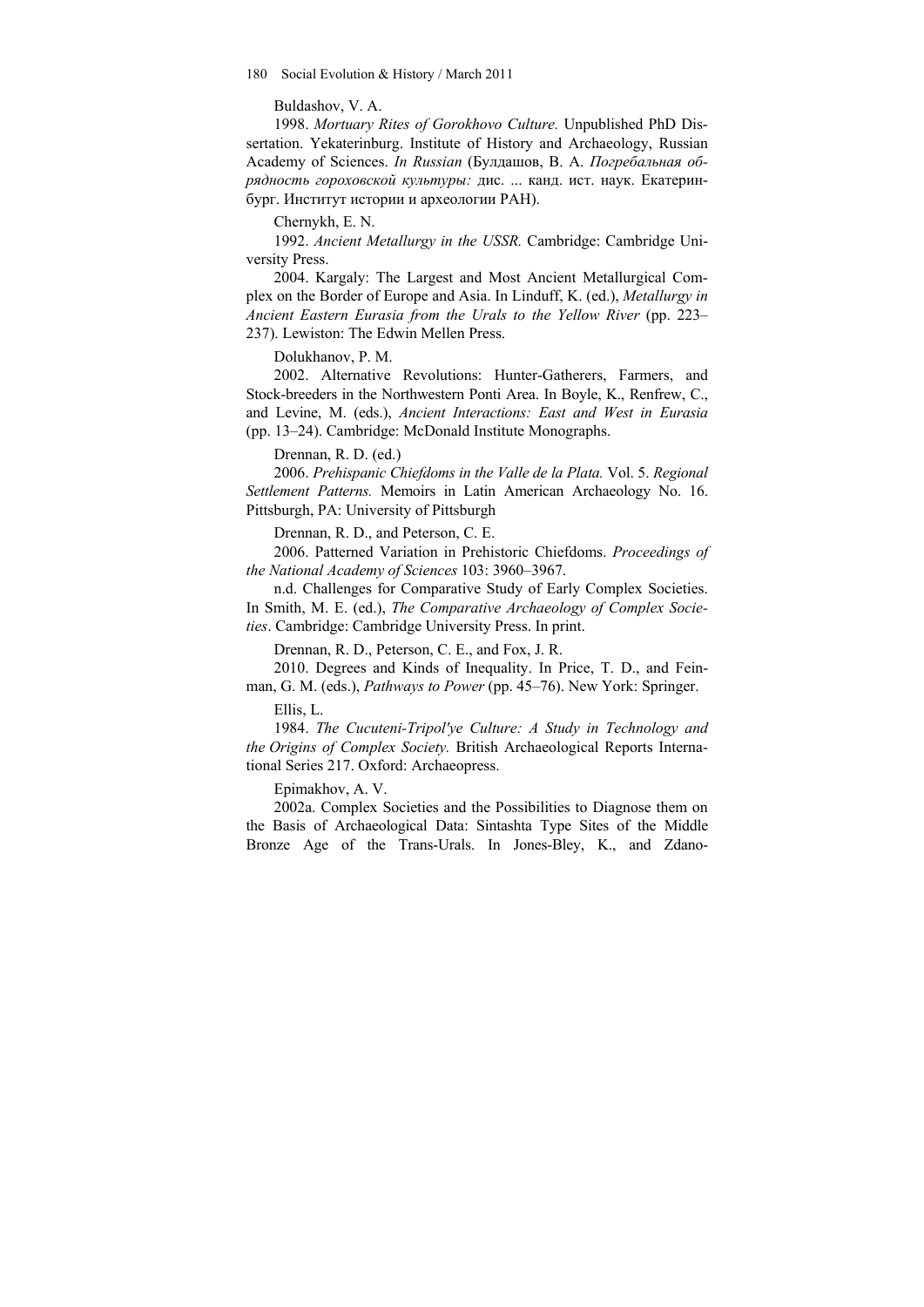vich, D. G. (eds.), *Complex Societies of Central Eurasia from the 3rd to 1st Millennium BC.* Vol. 1 (pp. 139–147). Washington, D.C.: Institute for the Study of Man.

2002b. *The Southern Trans-Urals in the Middle Bronze Age.* Chelyabinsk: Izd-vo YuUrGU. *In Russian* (Епимахов, А. В. *Южное Зауралье в эпоху средней бронзы.* Челябинск: Изд-во ЮУрГУ).

Fried, M. H.

1967. *The Evolution of Political Society: An Essay in Political Anthropology*. New York: Random House.

Gening, V. F., Zdanovich, G. B., and Gening, V. V.

1992. *Sintashta: Archaeological Monuments of Aryan Tribes of the Ural' and Kazakhstan' Steppes.* Chelyabinsk: Iuzhno-uralskoe knizhnoe isdatelstvo. *In Russian* (Генинг, В. Ф., Зданович, Г. Б., Генинг, В. В. *Синташта: Археологические памятники арийских племен Урало-Казахстанских степей.* Челябинск: Юж.-Урал. кн. изд-во).

Gimbutas, M. B.

1973. Old Europe c. 7000–3500 BC: The Earliest European Civilization before the Infiltration of the Indo-European Peoples. *The Journal of Indo-European Studies* 1(1): 1–20.

Gryaznov, M. P.

1980. *Arzhan. Tsar's Kurgan of the Early Scythian Period.* Leningrad: Nauka. *In Russian* (Грязнов, М. П. *Аржан. Царский курган раннескифского времени.* Ленинград: Наука).

Hanks, B. K.

2002. The Eurasian Steppe 'Nomadic World' of the First Millennium BC: Inherent Problems within the Study of Iron Age Nomadic Groups. In Boyle, K., Renfrew, C., and Levine, M. (eds.), *Ancient Interactions: East and West in Eurasia* (pp. 183–197). Cambridge: McDonald Institute Monographs.

2009. Late Prehistoric Mining, Metallurgy, and Social Organization in North Central Eurasia. In Hanks, B., and Linduff, K. (eds.), *Social Complexity in Prehistoric Eurasia: Monuments, Metals and Mobility* (pp. 146–167). Cambridge: Cambridge University Press.

Hanks, B. K., and Doonan, R. C. P.

2009. From Scale to Practice: A New Agenda for the Study of Early Metallurgy on the Eurasian Steppe. *Journal of World Prehistory* 22(4): 329–356.

Hirth, K. G.

1993. Identifying Rank and Socioeconomic Status in Domestic Contexts: An Example from Central Mexico. In Santley, R. S., and Hirth, K. G.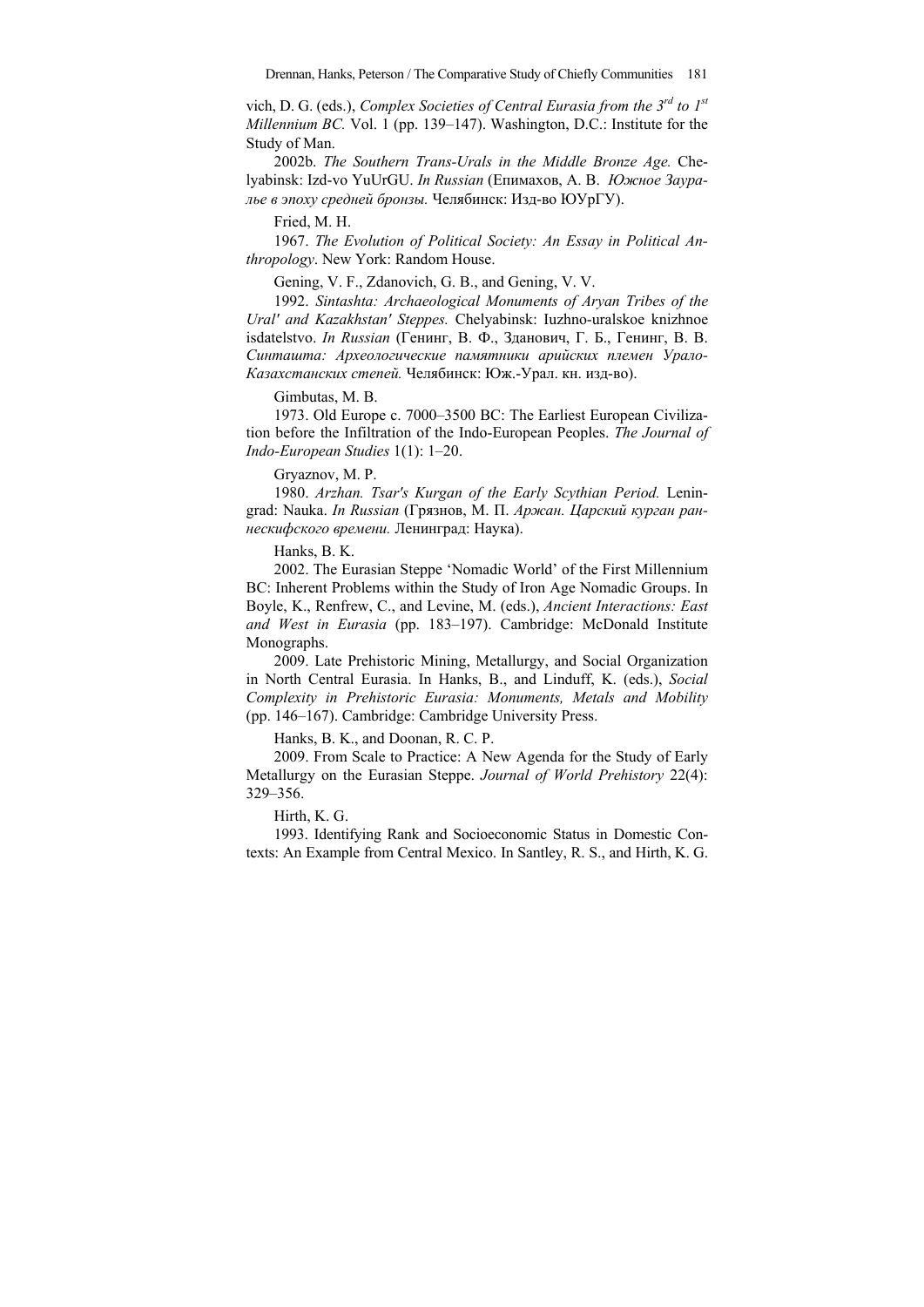(eds.), *Prehispanic Domestic Units in Western Mesoamerica: Studies of the Household, Compound, and Residence* (pp. 121–146). Boca Raton, FL: CRC Press.

Kohl $P L$ .

2007. *The Making of Bronze Age Eurasia.* Cambridge: Cambridge University Press.

Koryakova, L. N.

1996. Social Trends in Temperate Eurasia during the Second and First Millennia BC. *Journal of European Archaeology* 4: 243–280.

Koryakova, L. N., and Sergeev, A. S.

1989. Some Issues of Economic Activity of the Sargat Culture Communities (an Experience of Paleoeconomic Analysis of the Duvanskoye II Settlement). *Formation and Development of Producing Economy in the Ural* (pp. 165–177). Sverdlovsk: UrO RAN. *In Russian* (Корякова, Л. Н., Сергеев, А. С. Некоторые вопросы хозяйственной деятельности племен саргатской культуры [опыт палеоэкономического анализа селища Дуванское II]. *Становление и развитие производящего хозяйства на Урале,* с. 165–177. Свердловск: УрО РАН).

Koryakova, L. N., and Daire, M.-Y.

2004. Iron Age Society and Environment: Multi-Disciplinary Research in the Iset River Valley (Russia), Preliminary Results. In Dobrzańska, H., Jerem, E., and Kalicki, T. (eds.), *The Geoarchaeology of River Valleys* (pp. 185–215). Budapest: Archaeolingua.

Koryakova, L. N., and Epimakhov, A. V.

2007. *The Urals and Western Siberia in the Bronze and Iron Ages*. Cambridge: Cambridge University Press.

Kowalewski, S. A., Feinman, G. M., Finsten, L., Blanton, R. E., and Nicholas, L. M.

1989. *Monte Albán's Hinterland, Part II: Prehispanic Settlement Patterns in Tlacolula, Etla, and Ocotlán, the Valley of Oaxaca, Mexico*. Memoirs of the University of Michigan Museum of Anthropology No. 23. Ann Arbor: University of Mochigan.

Kradin, N. N.

1992. *Nomadic Sociеties.* Vladivostok: Dalnauka. *In Russian* (Крадин, Н. Н. *Кочевые общества.* Владивосток: Дальнаука).

2002. Nomadism, Evolution and World-Systems: Pastoral Societies in Theories of Historical Development. *Journal of World-Systems Research* 8(3): 368–388.

Masson, V. M.

1980. Early Agricultural Communities and Formation of Urban Settlements. In Butinov, N. A., and Reshetov, A. M. (eds.), *Early Cultiva-*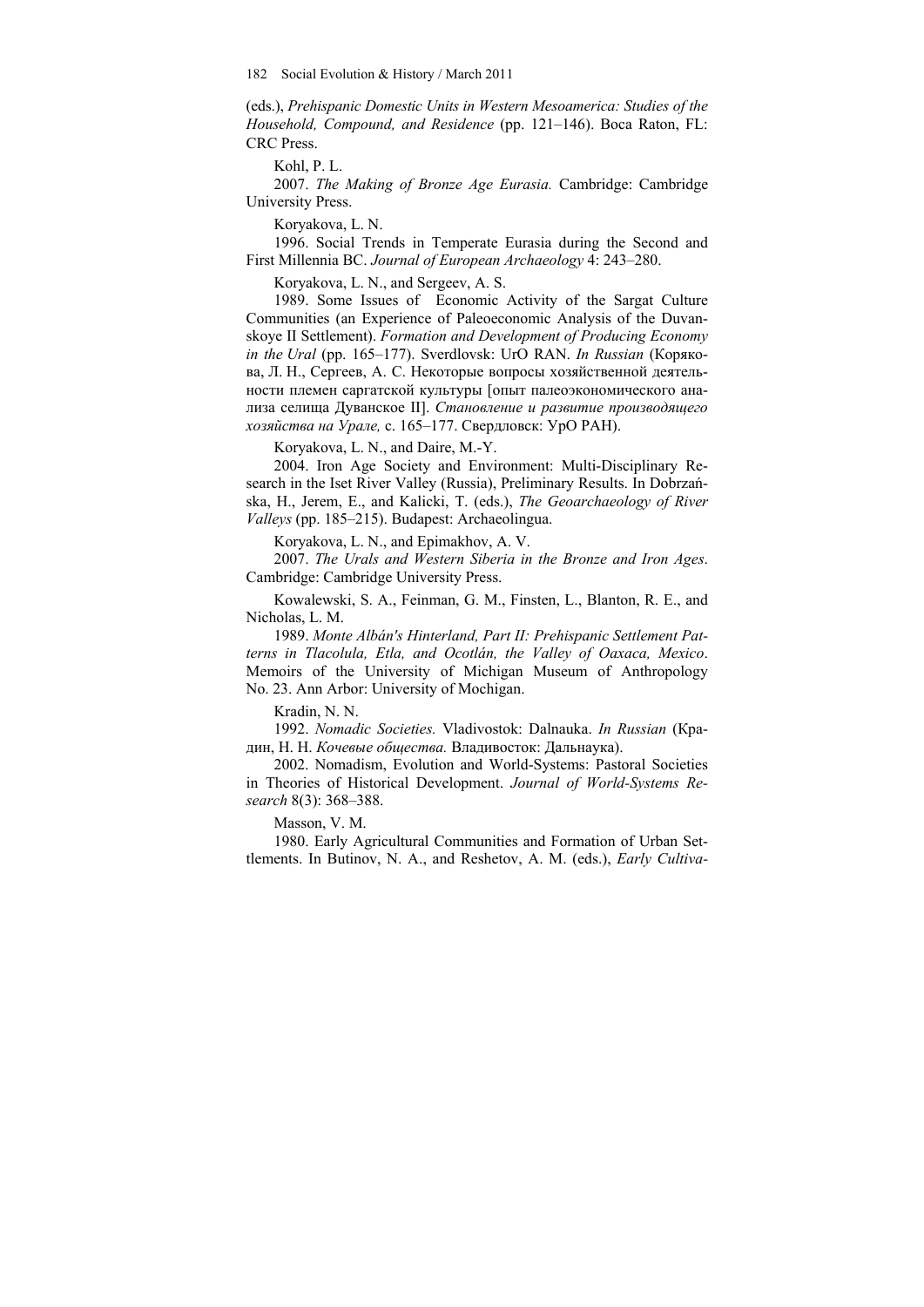*tors: Ethnographical Essay* (pp. 178–185). Leningrad: Nauka. *In Russian* (Массон, В. М. Раннеземледельческие общества и формирование поселений городского типа. *Ранние земледельцы: Этнографические очерки / ред. Н. А. Бутинов, А. М. Решетов,* с. 178–185. Ленинград: Наука).

Masson, V. M., and Merpert, N. Ya. (eds.)

1982. *Eneolith in the USSR.* Series Archaeology of the USSR. Moscow: Nauka. *In Russian* (*Энеолит СССР.* Серия Археология СССР / ред. В. М. Массон, Н. Я. Мерперт. М.: Наука).

Matushchenko, V. I., and Tataurova, L. V.

1997. *The Mound Sidorovka in the Irtysh River Valleys in Omsk.* Novosibirisk: Nauka. *In Russian* (Матющенко, В. И., Татаурова, Л. В. *Могильник Сидоровка в Омском Прииртышье.* Новосибирск: Наука).

Matveeva, N. P.

2000. *Socioeconomic Structures of the Population in Western Siberia in the Early Iron Age (the Forest-Steppe and Pre-taiga Region).* Novosibirsk: Nauka. *In Russian* (Матвеева, Н. П. *Социально-экономические структуры населения западной Сибири в раннем железном веке [лесостепная и подтаежная зона].* Новосибирск: Наука).

2002. Interpretation Models of Sargat Culture Settlements in Western Siberia. In Jones-Bley, K., and Zdanovich, D. (eds.), *Complex Societies of*  Central Eurasia from the  $3^{rd}$  to the  $1^{st}$  Millennium BC (pp. 380–386). Washington D.C.: Institute for the Study of Man.

Monah, D., and Monah, F.

1997. Cucuteni: The Last Great Chalcolithic Civilization of Old Europe. In Mantu, C.-M., Dumitroaia, G., and Tsaravopoulos, A. (eds.), *Cucuteni: The Last Great Chalcolithic Civilization of Europe* (pp. 16–95). Bucharest: Athena Publishing and Printing House.

Morgan, L. H.

1877. *Ancient Society.* Chicago: Charles Kerr.

Peterson, C. E.

2006. *'Crafting' Hongshan Communities? Household Archaeology in the Chifeng Region of Eastern Inner Mongolia, PRC*. PhD Dissertation. Department of Anthropology, University of Pittsburgh.

Pogodin, L. I.

1998. Lacquerware from Monuments of Western Sibiria of the Early Iron Age. In Pogodin, L. I. (ed.), *Interaction of Sargat Communities with the Outer World* (pp. 26–38). Omsk: Omsk State University. *In Russian* (Погодин, Л. И. Лаковые изделия из памятников западной Сибири раннего Железного века. *Взаимодействие саргатских племен с*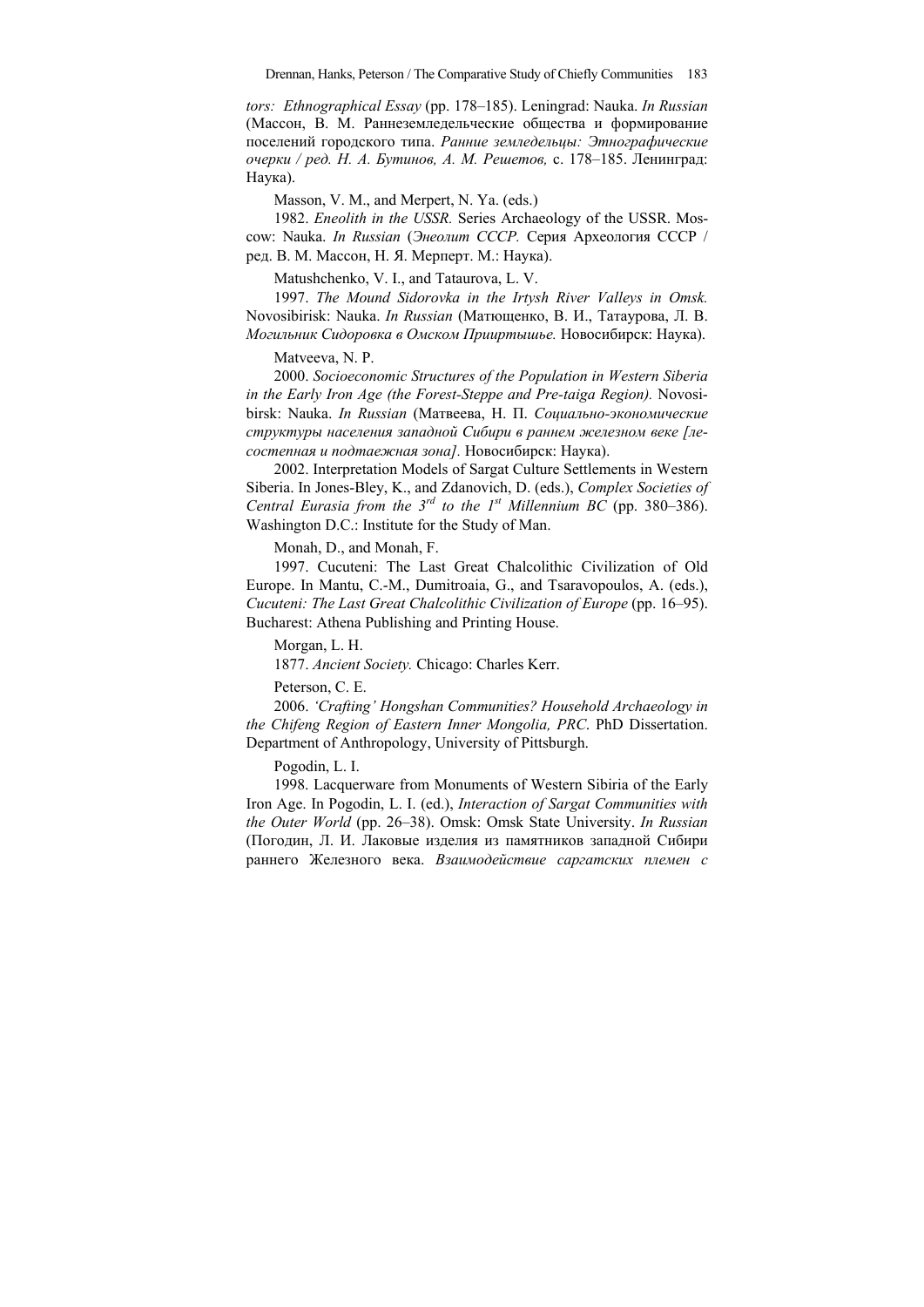*внешним миром /* ред. Л. И. Погодин, с. 26–38. Омск: Омский государственный университет).

Rassamakin, Y. Y.

1999. The Eneolithic of the Black Sea Steppe: Dynamics of Cultural and Economic Development 4500–2300 BC. In Levine, M., Rassamakin, Y., Kislenko, A., and Tatarintseva, N. (eds.), *Late Prehistoric Exploitation of the Eurasian Steppe* (pp. 59–182). Cambridge: Cambridge University Press.

Renfrew, C.

1978. Varna and the Social Context of Early Metallurgy. *Antiquity* 52: 199–203.

Service, E. R.

1962. *Primitive Social Organization: An Evolutionary Perspective*. New York: Random House.

Smith, M. E.

1987. Household Possessions and Wealth in Agrarian States: Implications for Archaeology. *Journal of Anthropological Archaeology* 6: 297–335.

Spencer, H.

1880–1897. *The Principles of Sociology.* New York: D. Appleton and Co.

Todorova, H.

1995. The Neolithic, Eneolithic and Transitional Period in Bulgarian Prehistory. In Bailey, D., and Panayatov, I. (eds.), *Prehistoric Bulgaria*  (pp. 79–98). Madison, WI: Prehistory Press.

Tylor, E. B.

1865. *Researches into the Early History of Mankind and the Development of Civilization*. London: J. Murray.

Videjko, V. M.

1995. Großsiedlungen der Tripol'e-Kultur in der Ukraine. *Eurasia Antiqua* 1: 45–80.

Vinogradov, N. B.

2003. *The Bronze Age Burial. Lake Krivoye in the Southern Trans-Urals.* Chelyabinsk: Nauka. *In Russian* (Виноградов, Н. Б. *Могильник бронзового века. Кривое Озеро в Южном Зауралье.* Челябинск: Наука).

Wilson, D. J.

1988. *Prehispanic Settlement Patterns in the Lower Santa Valley, Peru: A Regional Perspective on the Origins and Development of Complex North Coast Society*. Washington, D.C.: Smithsonian Institution Press.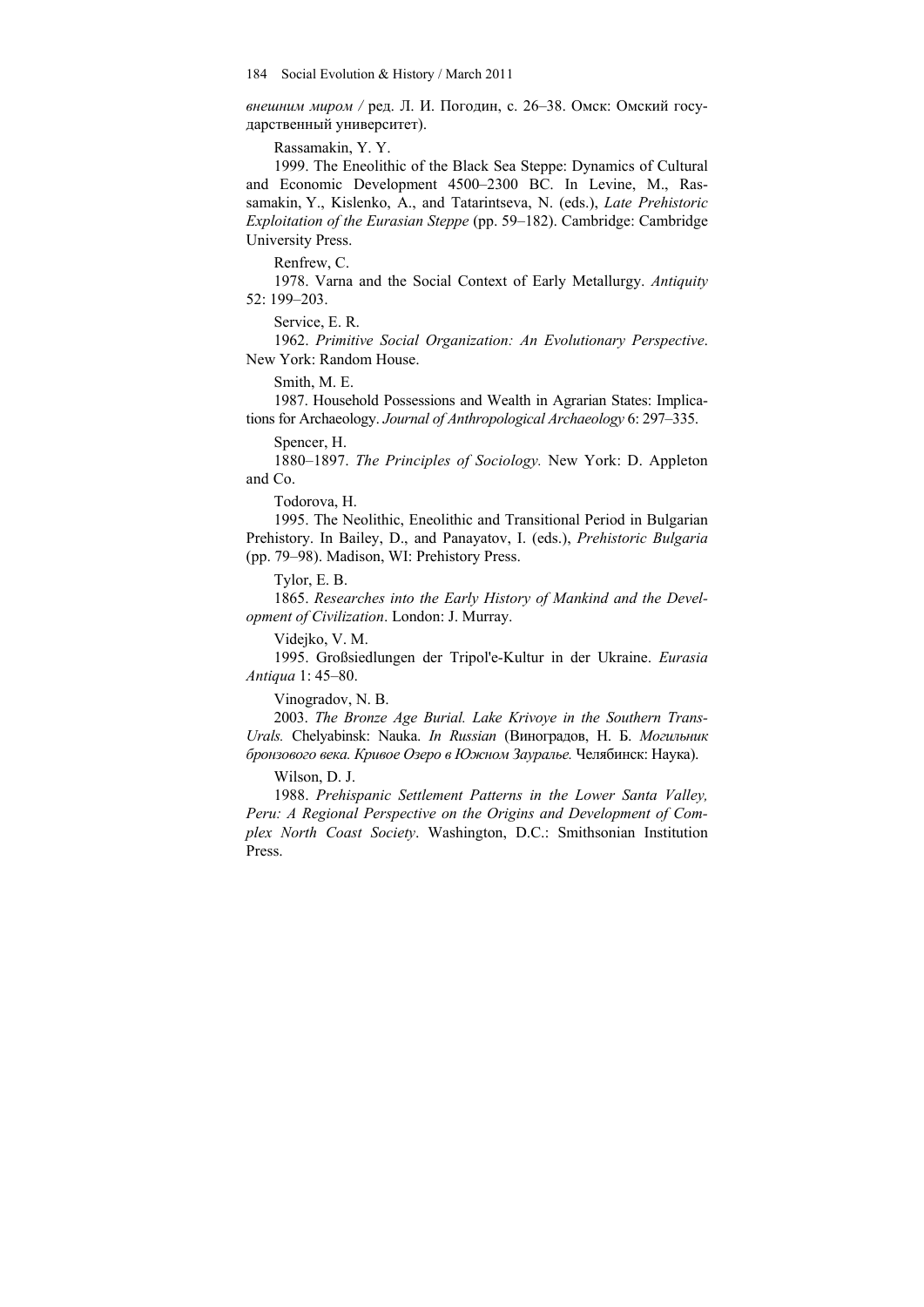#### Zdanovich, D. G.

2002. *Arkaim: Necropolis (According to the Data on the Kurgan 25 of the Bolshekaraganskii Mound).* Vol. I. Chelyabinsk: Yuzhno-Uralskoe knizhnoe izdatelstvo. *In Russian* (Зданович, Д. Б. *Аркаим: некрополь [по материалам кургана 25 Большекараганского могильника]*. Кн. 1. Челябинск: Юж.-Урал. кн. изд-во).

Zdanovich, G. B.

1989. Phenomenon of the Bronze Age Proto-Civilization in the Urals' and Kazakhstan' Steppes. Cultural and Social Dependency. In Masson, V. M. (ed.), *Interaction of Nomadic Cultures and Ancient Civilizations* (pp. 179–189). Alma-Ata. *In Russian* (Зданович, Г. Б. Феномен протоцивилизации бронзового века Урало-Казахстанских степей. Культурная и социальная обусловленность. *Взаимодействие кочевых культур и древних цивилизаций /* ред. В. М. Массон, с. 179–189. Алма-Ата).

Zdanovich, G. B., and Batanina, I. M.

2002. Planography of the Fortified Centres of the Middle Bronze Age in the Southern Trans-Urals according to Aerial Photography Data. In Jones-Bley, K., and Zdanovich, D. G. (eds.), *Complex Societies of Central Eurasia from the 3<sup>rd</sup> to 1<sup>st</sup> Millennium BC.* Vol. 1 (pp. 121–147). Washington, D.C.: Institute for the Study of Man.

Zdanovich, G. B., and Zdanovich, D. G.

2002. The 'Country of Towns' of the Southern Trans-Urals and Some Aspects of Steppe Assimilation in the Bronze Age. In Boyle, K., Renfrew, C., and Levine, M. (eds.), *Ancient Interactions: East and West in Eurasia* (pp. 249–263). Cambridge: McDonald Institute Monographs.